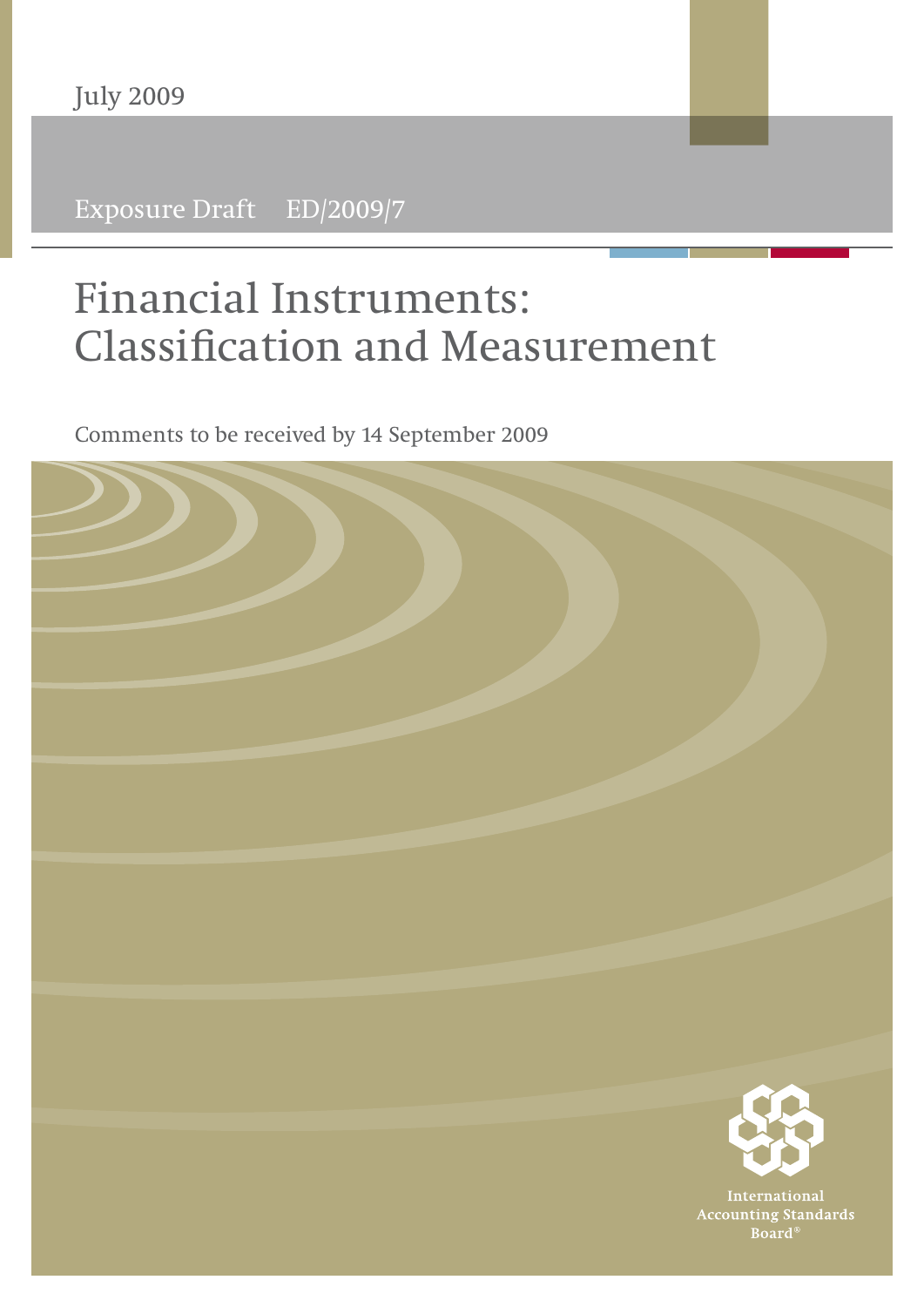### **Exposure Draft**

## **FINANCIAL INSTRUMENTS: CLASSIFICATION AND MEASUREMENT**

Comments to be received by 14 September 2009

**ED/2009/7**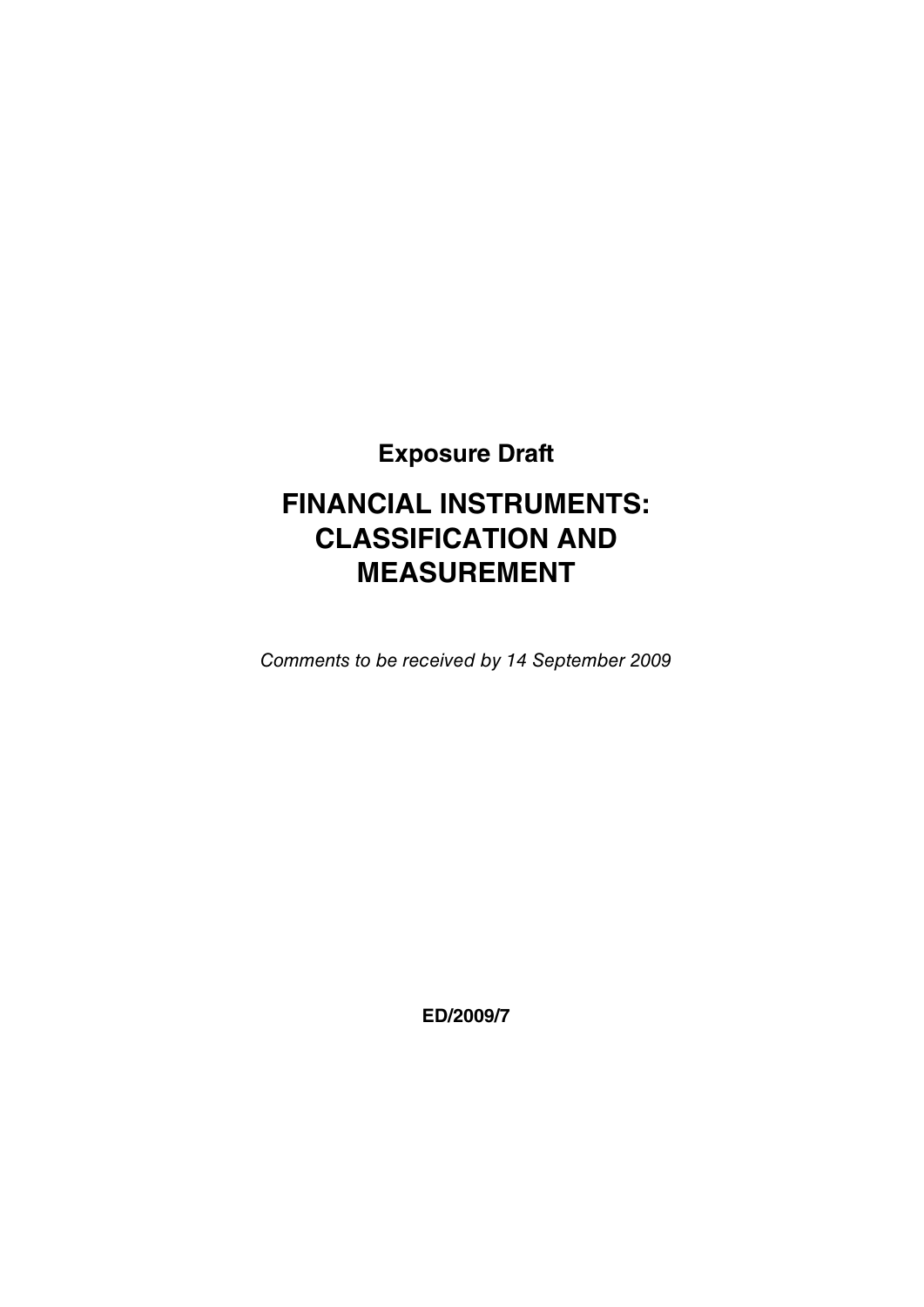This exposure draft *Financial Instruments: Classification and Measurement* is published by the International Accounting Standards Board (IASB) for comment only. The proposals may be modified in the light of the comments received before being issued as an International Financial Reporting Standard (IFRS). Comments on the draft IFRS and its accompanying documents (see separate booklets) should be submitted in writing so as to be received by **14 September 2009.** Respondents are asked to send their comments electronically to the IASB website (www.iasb.org), using the 'Open to Comment' page.

All responses will be put on the public record unless the respondent requests confidentiality. However, such requests will not normally be granted unless supported by good reason, such as commercial confidence.

The IASB, the International Accounting Standards Committee Foundation (IASCF), the authors and the publishers do not accept responsibility for loss caused to any person who acts or refrains from acting in reliance on the material in this publication, whether such loss is caused by negligence or otherwise.

Copyright © 2009 IASCF®

ISBN for this part: 978-1-907026-22-5

ISBN for complete publication (set of three parts): 978-1-907026-21-8

All rights reserved. Copies of the draft IFRS and its accompanying documents may be made for the purpose of preparing comments to be submitted to the IASB, provided such copies are for personal or intra-organisational use only and are not sold or disseminated and provided each copy acknowledges the IASCF's copyright and sets out the IASB's address in full. Otherwise, no part of this publication may be translated, reprinted or reproduced or utilised in any form either in whole or in part or by any electronic, mechanical or other means, now known or hereafter invented, including photocopying and recording, or in any information storage and retrieval system, without prior permission in writing from the IASCF.



The IASB logo/the IASCF logo/'Hexagon Device', the IASC Foundation Education logo, 'IASC Foundation', '*e*IFRS', 'IAS', 'IASB', 'IASC', 'IASCF', 'IASs', 'IFRIC', 'IFRS', 'IFRSs', 'International Accounting Standards', 'International Financial Reporting Standards' and 'SIC' are Trade Marks of the IASCF.

**Additional copies of this publication may be obtained from: IASC Foundation Publications Department, 1st Floor, 30 Cannon Street, London EC4M 6XH, United Kingdom. Tel: +44 (0)20 7332 2730 Fax: +44 (0)20 7332 2749 Email: publications@iasb.org Web: www.iasb.org**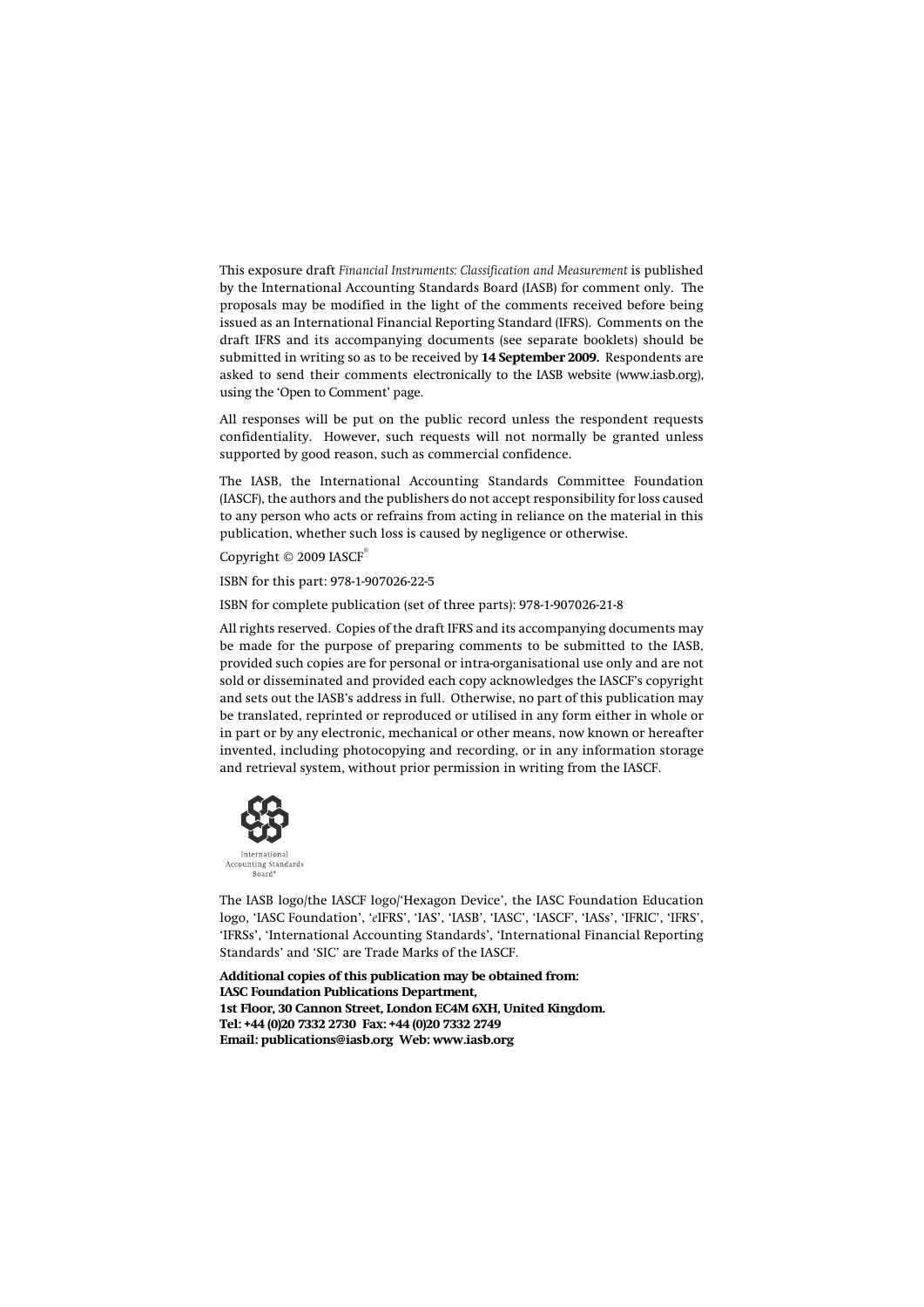| <b>CONTENTS</b>                                                                                                      |                 |
|----------------------------------------------------------------------------------------------------------------------|-----------------|
|                                                                                                                      | paragraphs      |
| <b>INTRODUCTION AND INVITATION TO COMMENT</b>                                                                        | <b>IN1-IN14</b> |
| [DRAFT] INTERNATIONAL FINANCIAL REPORTING STANDARD X<br><b>FINANCIAL INSTRUMENTS: CLASSIFICATION AND MEASUREMENT</b> |                 |
| <b>OBJECTIVE</b>                                                                                                     | 1               |
| <b>SCOPE</b>                                                                                                         | $\mathbf{2}$    |
| <b>CLASSIFICATION APPROACH</b>                                                                                       | $3 - 10$        |
| <b>MEASUREMENT</b>                                                                                                   | $11 - 22$       |
| <b>EFFECTIVE DATE AND TRANSITION</b>                                                                                 | $23 - 33$       |
| <b>APPENDICES:</b>                                                                                                   |                 |
| <b>Defined terms</b><br>A                                                                                            |                 |
| <b>Application quidance</b><br>в                                                                                     |                 |
| <b>Amendments to other IFRSs</b> (see separate booklet)<br>C                                                         |                 |
| <b>APPROVAL BY THE BOARD OF</b><br><b>FINANCIAL INSTRUMENTS: CLASSIFICATION AND MEASUREMENT</b>                      |                 |

**[DRAFT] AMENDMENTS TO THE GUIDANCE ON OTHER IFRSs** (see separate booklet)

**BASIS FOR CONCLUSIONS** (see separate booklet)

3 © Copyright IASCF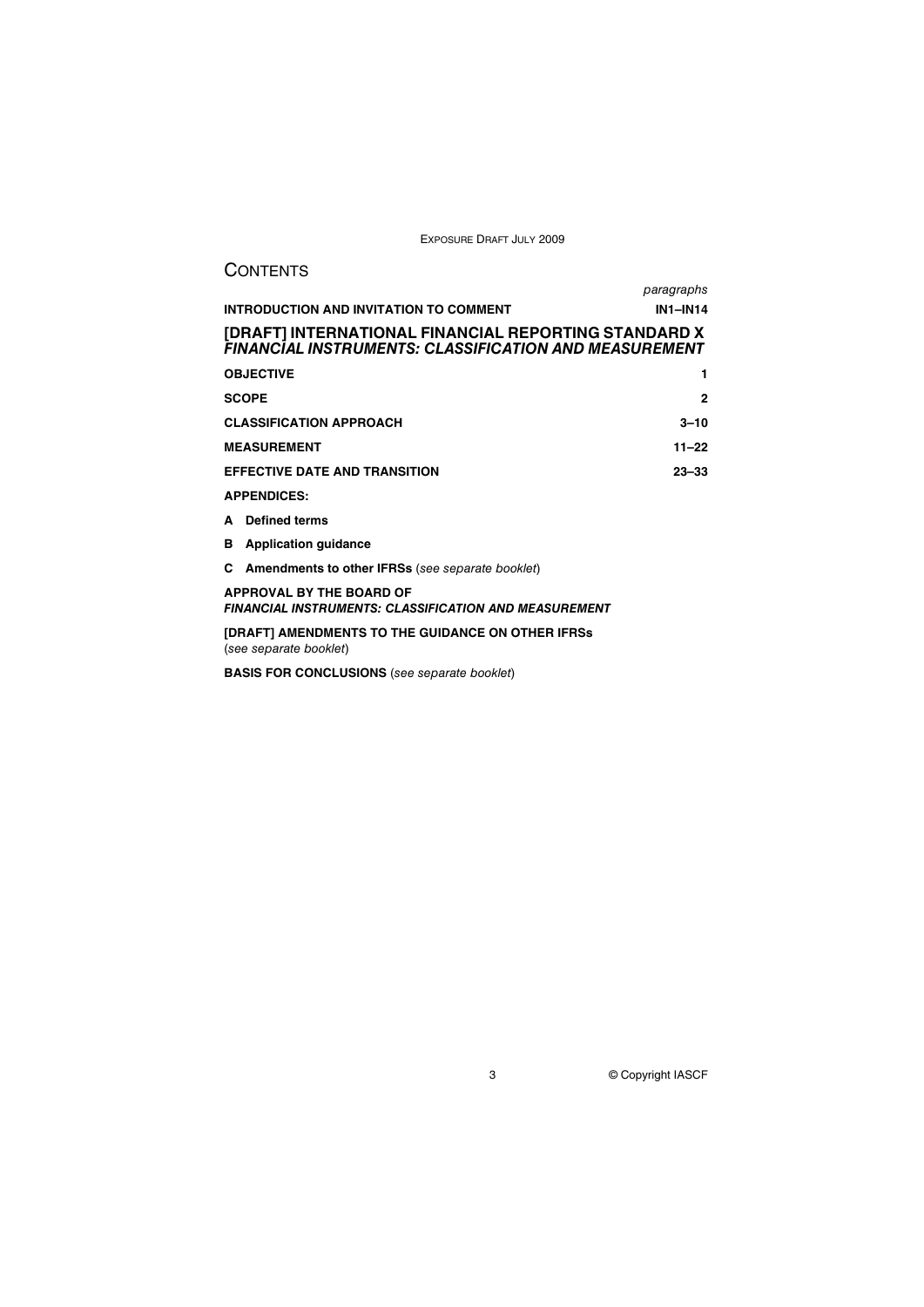#### **Introduction and invitation to comment**

#### **Reasons for publishing the exposure draft**

- IN1 IAS 39 *Financial Instruments: Recognition and Measurement* sets out the requirements for recognising and measuring financial assets, financial liabilities and some contracts to buy or sell non-financial items. The International Accounting Standards Board inherited IAS 39 from its predecessor body, the International Accounting Standards Committee.
- IN2 Many users of financial statements and other interested parties have told the Board that the requirements in IAS 39 are difficult to understand, apply and interpret. They have urged the Board to develop a new standard of financial reporting for financial instruments that is principle-based and less complex. Although the Board has amended IAS 39 several times to clarify requirements, add guidance and eliminate internal inconsistencies, it has not previously undertaken a fundamental reconsideration of reporting for financial instruments.
- IN3 Since 2005, the Board and the US Financial Accounting Standards Board (FASB) have had a long-term objective to improve and simplify the reporting for financial instruments. In March 2008 the boards published a discussion paper *Reducing Complexity in Reporting Financial Instruments*. That paper discussed the main causes of complexity in reporting financial instruments and possible intermediate and long-term approaches to improving financial reporting and reducing complexity. The boards received 162 comment letters. In the discussions leading to the exposure draft *Financial Instruments: Classification and Measurement*, the Board considered relevant recommendations and suggestions about classification and measurement from those comment letters.
- IN4 In October 2008, as part of a joint approach to dealing with the reporting issues arising from the global financial crisis, the boards set up a Financial Crisis Advisory Group (FCAG). The FCAG was asked to consider how improvements in financial reporting could help enhance investor confidence in financial markets. The FCAG expects to publish a report in the third quarter of 2009. However, the exposure draft reflects its discussions to date. The exposure draft also draws on input that the Board obtained from discussions with interested parties, in particular, from three public round tables held to discuss reporting issues that arose from the financial crisis.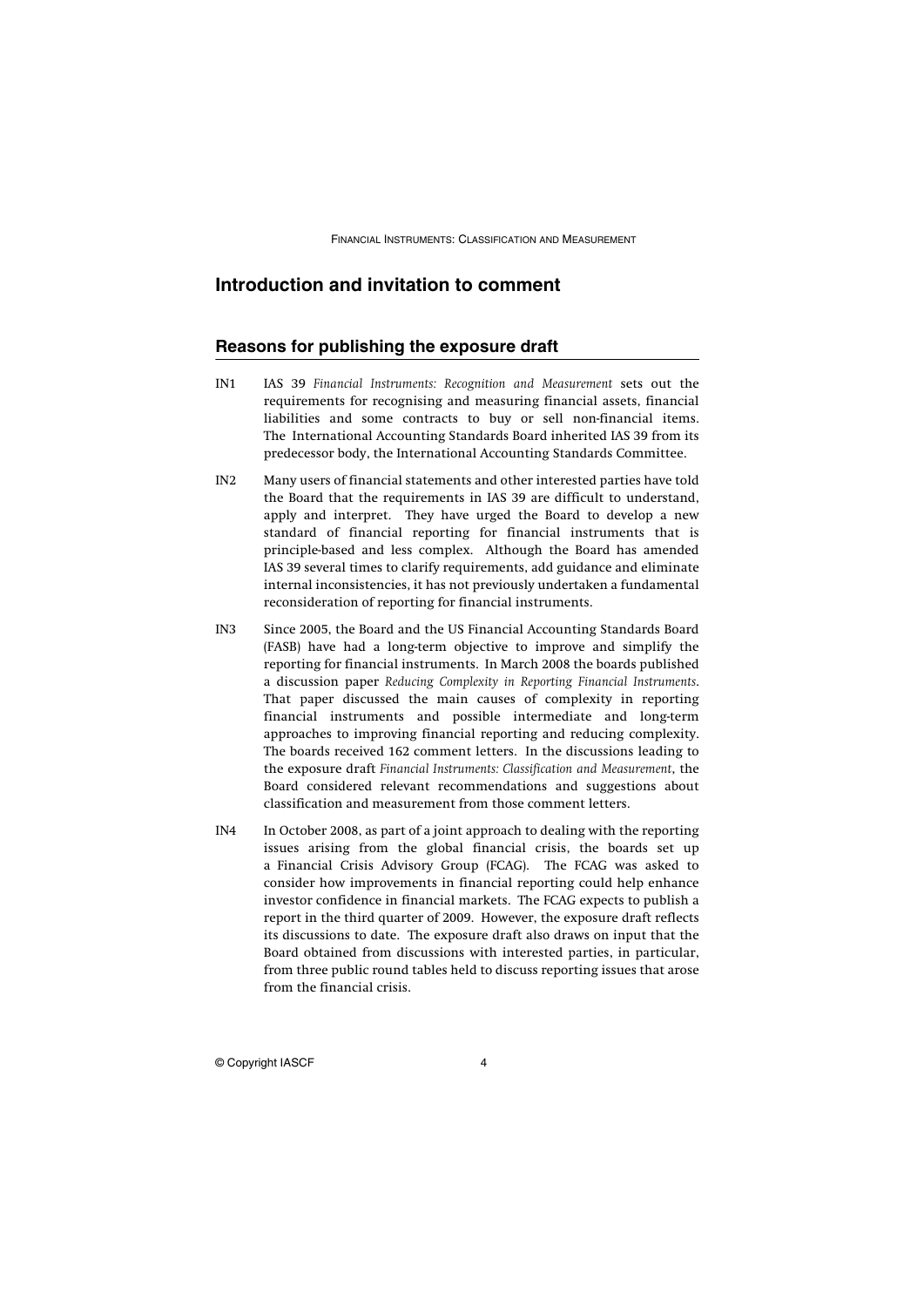IN5 In April 2009, in response to the input received as a result of their work responding to the financial crisis, and following the conclusions of the G20 leaders and the recommendations of international bodies such as the Financial Stability Board, the boards announced an accelerated timetable for replacing their respective financial instruments standards.

#### **The IASB's approach to replacing IAS 39**

- IN6 The Board noted requests from interested parties that the accounting for financial instruments should be improved quickly. The G20 leaders recommended that the Board take action by the end of 2009 to improve and simplify the accounting requirements for financial instruments. To achieve this, the Board divided its project to replace IAS 39 into three phases. As the Board completes each phase, it will delete the relevant portions of IAS 39 and, along with its current project on the derecognition of financial instruments, create an IFRS that will eventually replace IAS 39. The Board published an exposure draft on derecognition in March 2009.
- IN7 This exposure draft proposes requirements for the classification and measurement of financial assets and financial liabilities. The Board decided to address those aspects first because they form the foundation of a standard on reporting financial instruments. Moreover, many of the concerns that have been expressed during the financial crisis arise from the classification and measurement requirements of IAS 39.
- IN8 In its deliberations leading to the exposure draft, the Board discussed alternative approaches for improving the reporting for financial instruments. The exposure draft discusses one alternative approach (and possible variants of that approach) and asks respondents for comments.

#### **Presentation of the contents of this exposure draft**

IN9 The proposals in this exposure draft would necessitate extensive consequential amendments to IAS 39 and other IFRSs and to the guidance on those IFRSs. For the convenience of readers, all of those proposed amendments are set out in a separate booklet.

#### **Next steps**

IN10 The Board plans to develop an IFRS from the proposals in this exposure draft to be available for early adoption in time for 2009 year-end financial statements. The Board also expects to publish exposure drafts in the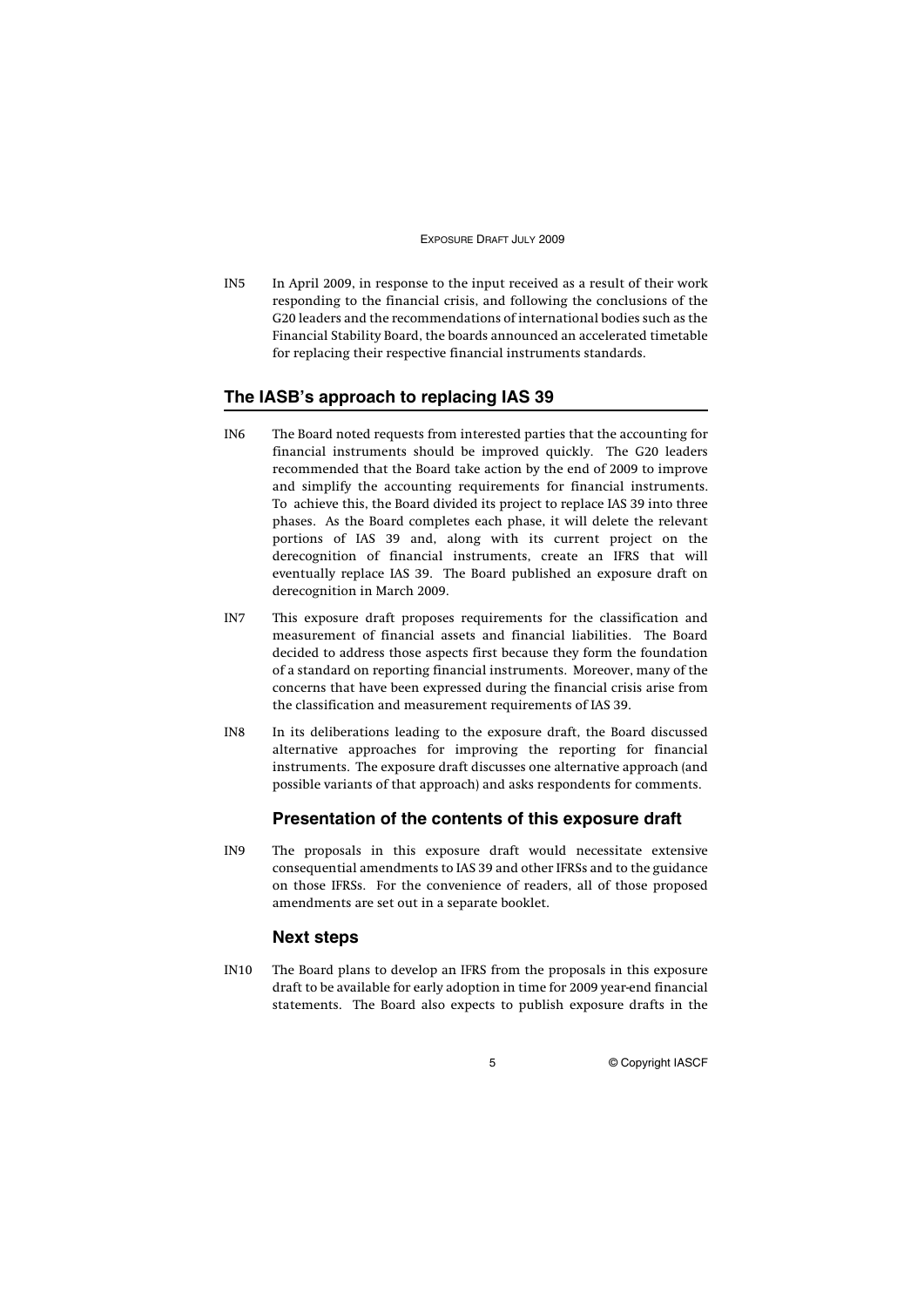fourth quarter of 2009 on impairment of financial assets and hedge accounting. The Board will review the effective date of the proposals from the three exposure drafts in due course, but expects that the new requirements will not be mandatorily effective before January 2012, although early application of any finalised requirements on impairment and hedge accounting may also be permitted.

IN11 The Board and the FASB are committed to working together to develop a comprehensive standard to improve the measurement and reporting of financial instruments. The Board has chosen to complete the project in three phases. However, the FASB believes that it will be important to its constituents to be able to comment on a proposed standard including classification, measurement and impairment at the same time. It is not uncommon for the boards to deliberate separately on joint projects and then subsequently to reconcile any differences in their technical decisions. At the time this exposure draft was published, the FASB had not deliberated what the basic classification model for financial instruments should be but planned to do so shortly.

#### **Other relevant IASB activities**

#### **Credit risk in liability measurement**

- IN12 In June 2009 the IASB published a discussion paper on the role of credit risk in liability measurement (commonly referred to as 'own credit risk'), together with a staff paper that described the most common arguments for and against including credit risk in measuring liabilities. The Board acknowledged that the issue of whether profit or loss resulting from changes in 'own credit risk' should be recognised when a financial liability is measured at fair value has generated more comment and controversy than any other issue about the use of fair value, especially during the recent financial crisis. The discussion paper asks whether current measurements of liabilities (including fair value) should incorporate the probability that an entity will fail to perform as required and, if not, what the alternatives are.
- IN13 The discussion paper seeks comment on three possible approaches to liability measurement set out in the staff paper. Those approaches identify possible ways to measure liabilities while excluding own credit risk, as follows:
	- (a) Measure all liabilities using the risk-free rate of interest and expected future cash flows, excluding any expectations about

 $\sum_{i=1}^{n}$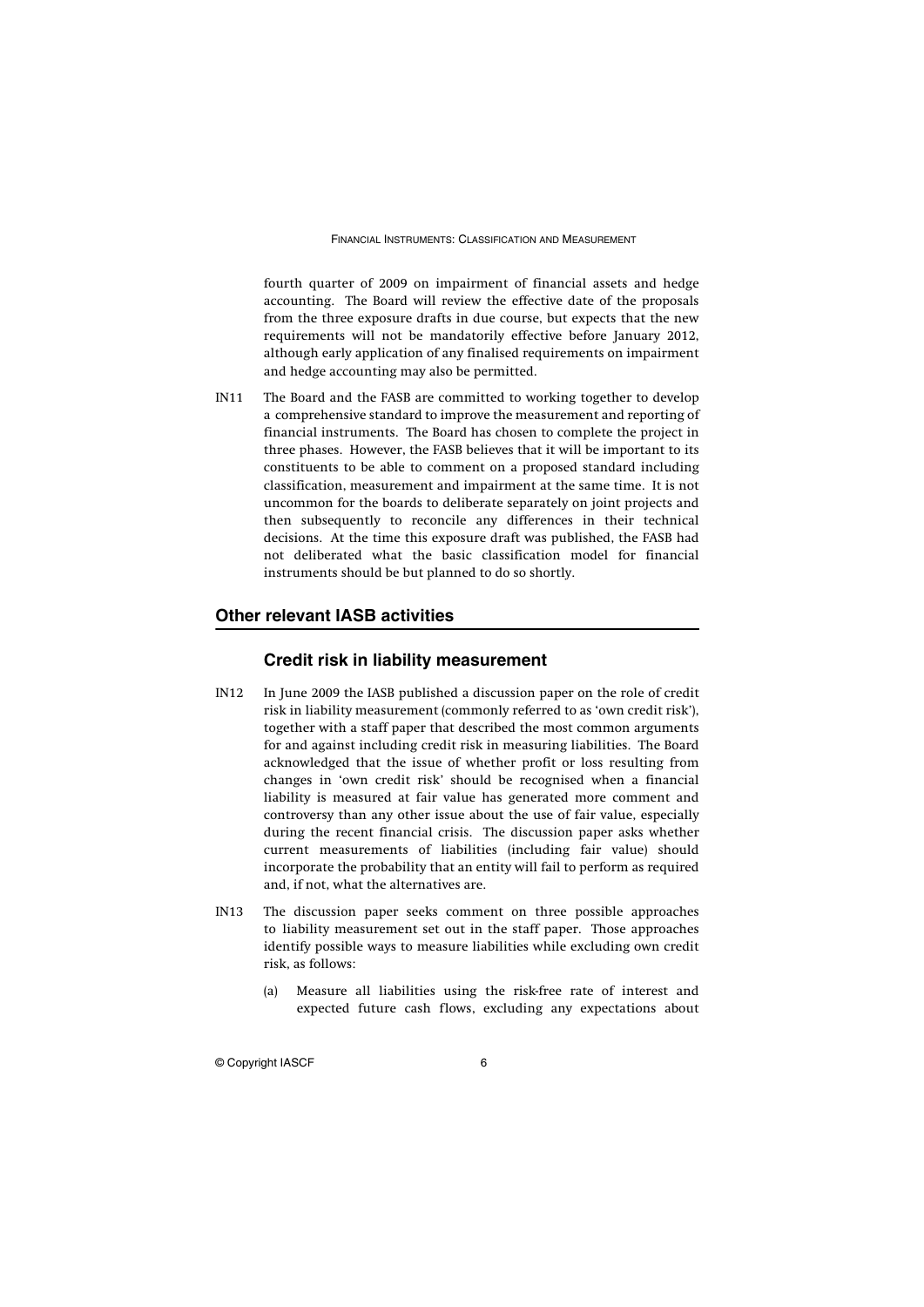default. Any difference between the resulting amount and cash proceeds (if any) should be charged to profit or loss immediately.

- (b) Measure all liabilities using the risk-free rate of interest and expected future cash flows, excluding any expectations about default. Any difference between the resulting amount and cash proceeds (if any) should be charged to equity and amortised over the life of the liability.
- (c) Measure borrowings and other liabilities that result from an exchange for cash at the amount of the cash proceeds. Measure liabilities that do not have a cash exchange at the present value of expected future cash flows, discounted at market rates that exclude the effect of credit risk. Subsequent current measurements should incorporate changes in market interest rates. Changes arising from the entity's credit quality or the price of its credit should be excluded from the market interest rates. This would have the effect of fixing the credit spread at the original amount and incorporating all changes in the risk-free rate.
- IN14 The discussion paper is open for comment until 1 September 2009 and can be accessed free of charge on *e*IFRS or on the 'Open to comment' section on the IASB's website (www.iasb.org). The Board believes that responses to the discussion paper will be relevant to this project and intends to consider them along with the responses to this exposure draft when it reconsiders and finalises the proposals in this exposure draft.

#### **Summary of the proposals and invitation to comment**

The Board invites comments on all matters in this exposure draft, and in particular on the questions set out in the following paragraphs. Respondents need not comment on all of the questions. Comments are most helpful if they:

- (a) respond to the questions as stated
- (b) indicate the specific paragraph or paragraphs to which the comments relate
- (c) contain a clear rationale
- (d) describe any alternatives the Board should consider.

The Board is not seeking comments on aspects of IAS 39 not addressed in this exposure draft.

Comments should be submitted in writing so as to be received no later than **14 September 2009**.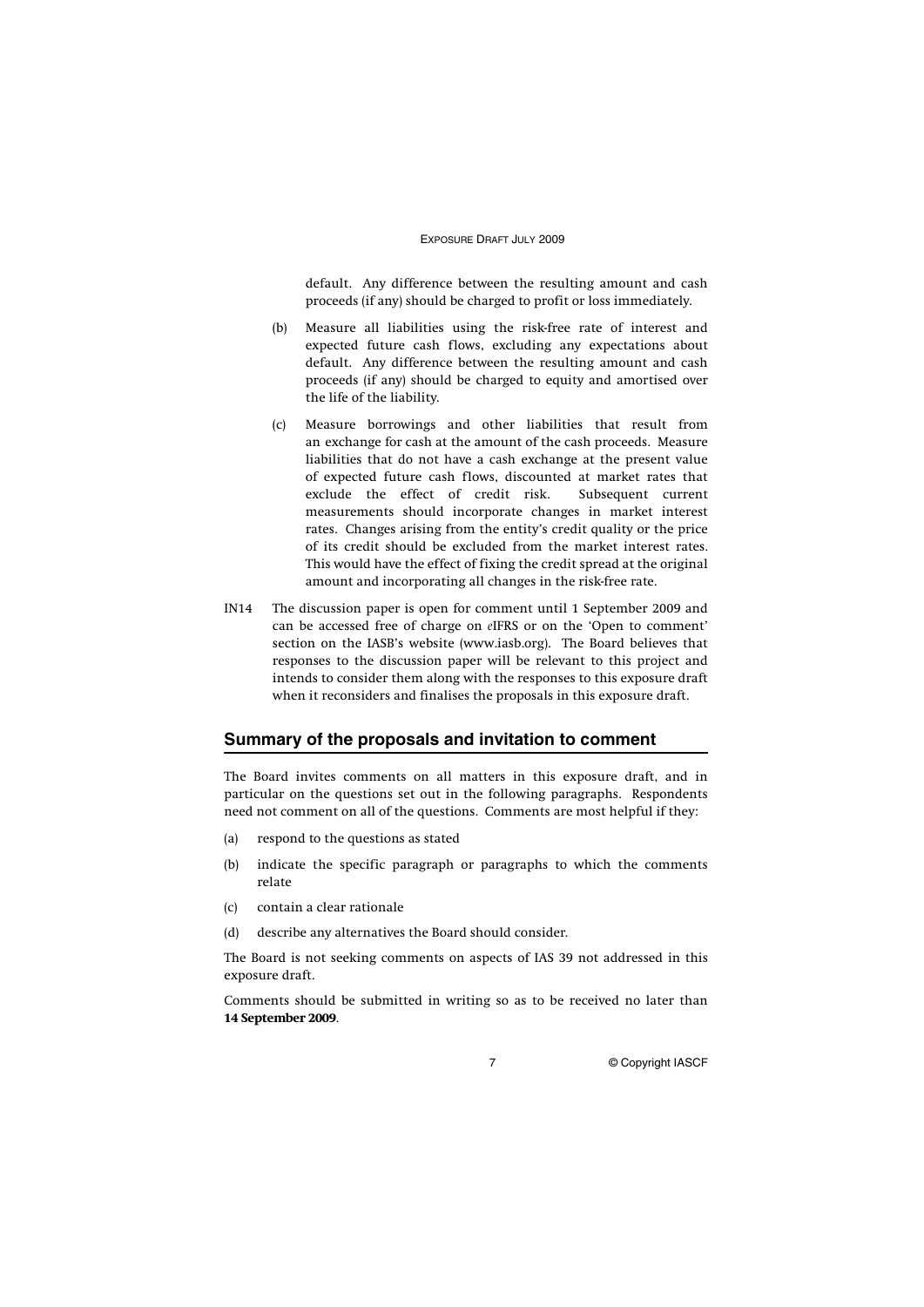#### **Classification approach (paragraphs 3–5)**

The exposure draft proposes two primary measurement categories for financial instruments. A financial asset or financial liability would be measured at amortised cost if two conditions are met:

- the instrument has basic loan features, and
- the instrument is managed on a contractual yield basis.

A financial asset or financial liability that does not meet both conditions would be measured at fair value.

The proposed approach would reduce the complexity that results from the many categories and related impairment methods in IAS 39. The proposed approach would also simplify accounting requirements by eliminating the 'tainting' provision in IAS 39, ie the exposure draft contains no proposal to prohibit an entity from measuring a financial asset at amortised cost if the entity has previously sold other financial assets measured at amortised cost before maturity. However, an entity would be required to separately present in the statement of comprehensive income gains or losses arising from the derecognition of a financial asset or financial liability measured at amortised cost and provide additional disclosures.

#### **Question 1**

Does amortised cost provide decision-useful information for a financial asset or financial liability that has basic loan features and is managed on a contractual yield basis? If not, why?

#### **Question 2**

Do you believe that the exposure draft proposes sufficient, operational guidance on the application of whether an instrument has 'basic loan features' and 'is managed on a contractual yield basis'? If not, why? What additional guidance would you propose and why?

#### **Question 3**

Do you believe that other conditions would be more appropriate to identify which financial assets or financial liabilities should be measured at amortised cost? If so,

(a) what alternative conditions would you propose? Why are those conditions more appropriate?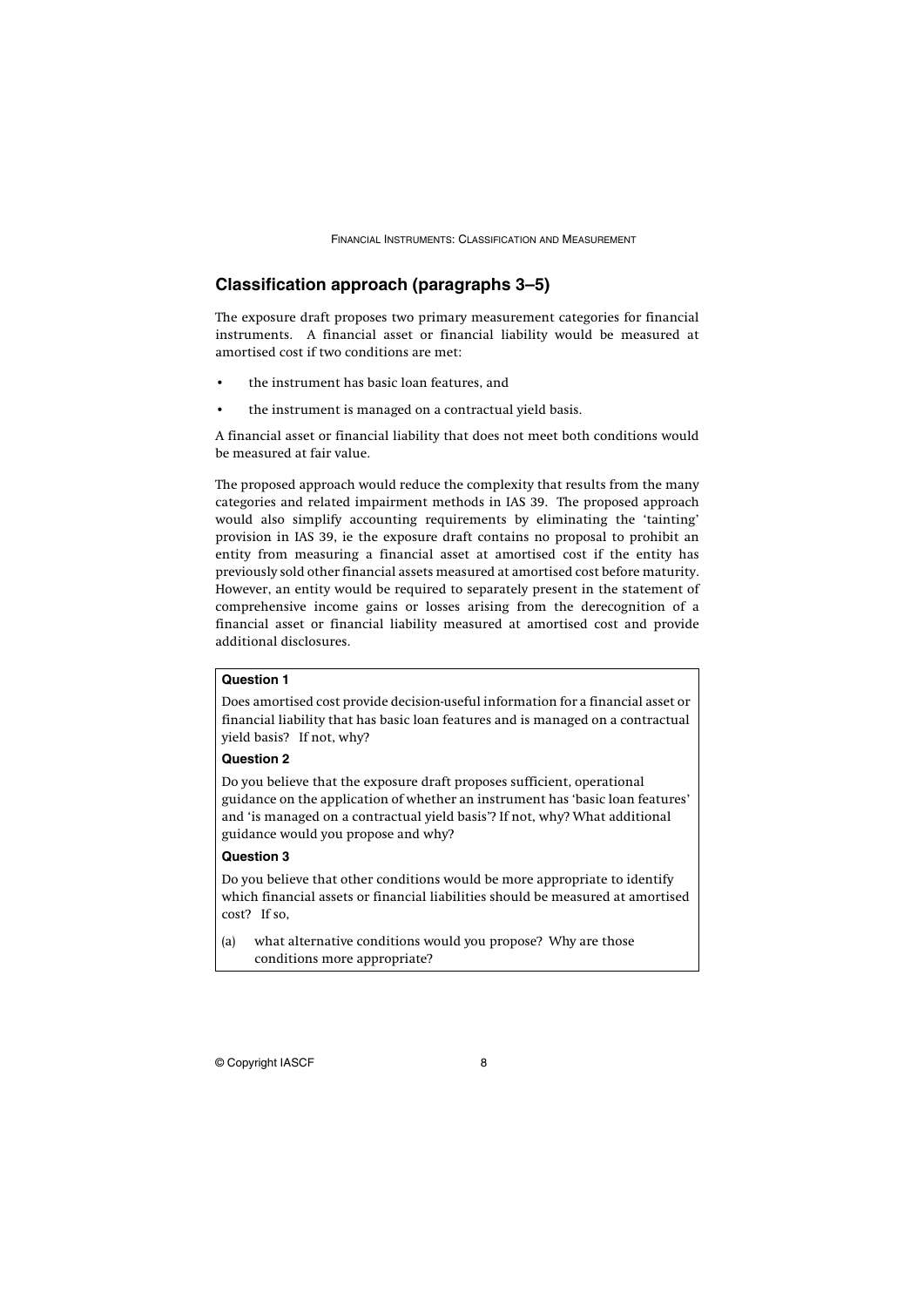- (b) if additional financial assets or financial liabilities would be measured at amortised cost using those conditions, what are those additional financial assets or financial liabilities? Why does measurement at amortised cost result in information that is more decision-useful than measurement at fair value?
- (c) if financial assets or financial liabilities that the exposure draft would measure at amortised cost do not meet your proposed conditions, do you think that those financial assets or financial liabilities should be measured at fair value? If not, what measurement attribute is appropriate and why?

#### **Embedded derivatives (paragraphs 6–8)**

The exposure draft proposes that a hybrid contract with a host that is within the scope of the proposed IFRS ('financial host') is classified in its entirety in accordance with the proposed classification approach.

Many consider the accounting requirements in IAS 39 for embedded derivatives complex and rule-based. The exposure draft would simplify those accounting requirements by proposing a single classification approach for all financial instruments including hybrid contracts with financial hosts.

The exposure draft also addresses investments in contractually subordinated interests (ie tranches). The exposure draft proposes to apply the classification criteria to such investments by requiring that any tranche that provides credit protection to other tranches on the basis of any possible outcome (rather than a probability-weighted outcome) must be measured at fair value because provision of such credit protection is a form of leverage and not a basic loan feature.

#### **Question 4**

(a) Do you agree that the embedded derivative requirements for a hybrid contract with a financial host should be eliminated? If not, please describe any alternative proposal and explain how it simplifies the accounting requirements and how it would improve the decision-usefulness of information about hybrid contracts.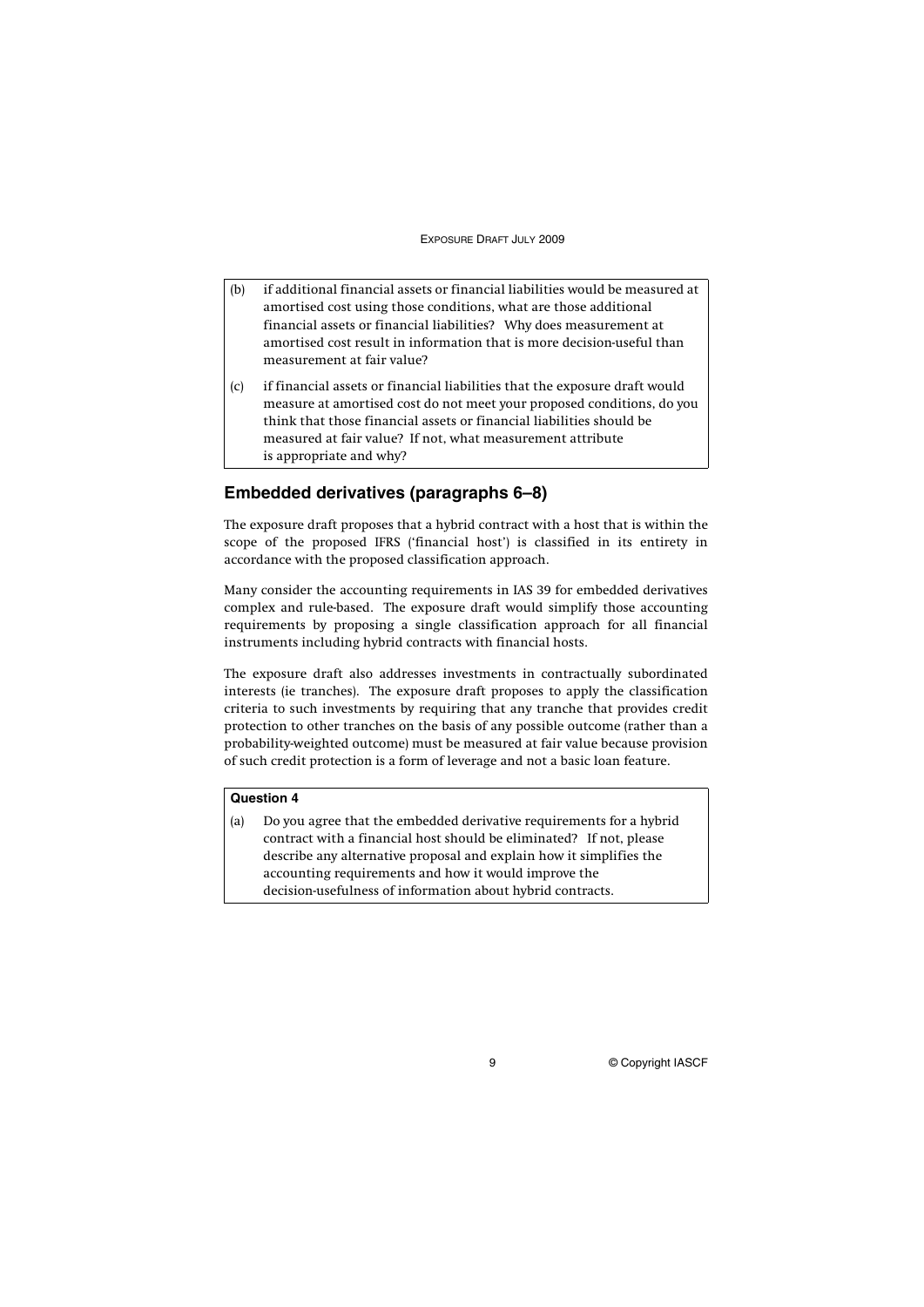(b) Do you agree with the proposed application of the proposed classification approach to contractually subordinated interests (ie tranches)? If not, what approach would you propose for such contractually subordinated interests? How is that approach consistent with the proposed classification approach? How would that approach simplify the accounting requirements and improve the decisionusefulness of information about contractually subordinated interests?

#### **Fair value option (paragraph 9)**

The exposure draft retains the fair value option in IAS 39 that permits an entity to elect at initial recognition to measure any financial asset or financial liability within the scope of the exposure draft at fair value through profit or loss if such designation eliminates or significantly reduces a measurement or recognition inconsistency (sometimes referred to as an 'accounting mismatch').

IAS 39 also permits designation of financial assets and financial liabilities at fair value through profit or loss:

- when a group of financial assets, financial liabilities or both is managed and its performance is evaluated on a fair value basis, in accordance with a documented risk management or investment strategy, and information about the group is provided internally on that basis to the entity's key management personnel; or
- for some contracts that contain one or more embedded derivatives.

Under the proposed approach, these eligibility conditions are not needed. The proposals would require financial instruments that do not have basic loan features or are not managed on a contractual yield basis to be measured at fair value and would eliminate the requirement to identify and account for embedded derivatives separately.

#### **Question 5**

Do you agree that entities should continue to be permitted to designate any financial asset or financial liability at fair value through profit or loss if such designation eliminates or significantly reduces an accounting mismatch? If not, why?

#### **Question 6**

Should the fair value option be allowed under any other circumstances? If so, under what other circumstances should it be allowed and why?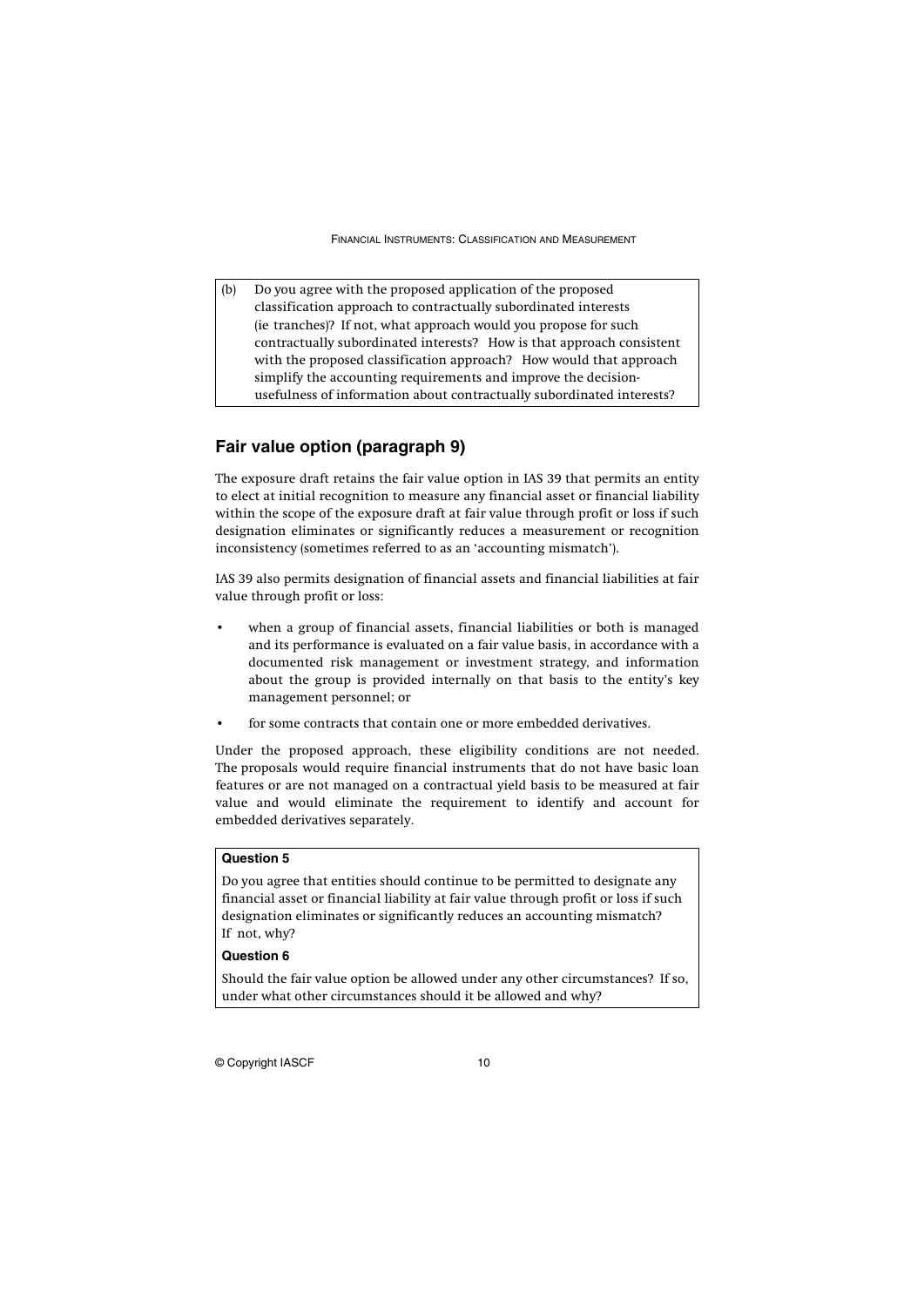#### **Reclassification (paragraph 10)**

The exposure draft proposes to prohibit reclassification of financial assets and financial liabilities between the amortised cost and fair value categories.

This proposal would improve comparability and eliminate the need for complex reclassification requirements.

#### **Question 7**

Do you agree that reclassification should be prohibited? If not, in what circumstances do you believe reclassification is appropriate and why do such reclassifications provide understandable and useful information to users of financial statements? How would you account for such reclassifications, and why?

#### **Investments in equity instruments that do not have a quoted market price and whose fair value cannot be reliably measured**

IAS 39 requires all investments in equity instruments (and derivatives on those equity instruments) to be measured at fair value, unless they do not have a quoted market price in an active market and their fair value cannot be reliably measured (and, in the case of derivatives, are settled by delivery of those equity instruments). Such instruments are measured at cost.

Moreover, IAS 39 requires the holder to monitor such investments for impairment and recognise a loss if one has been incurred. That requirement has been criticised because it is based on a calculation that is similar to fair value. Some have told the Board that the impairment calculation is not more reliable or less costly than measuring the equity investment at fair value.

The Board recognises that measuring all investments in equity instruments (and derivatives on those equity instruments) at fair value would impose additional costs on preparers. In the Board's view, these costs are justified by improved decision-useful information about equity investments for users of financial statements. Measuring all investments in equity instruments in the same way would also simplify the accounting requirements and improve comparability. Therefore, the exposure draft proposes that all investments in equity instruments (and derivatives on those equity instruments) should be measured at fair value. The Board notes that the relative costs and benefits may vary depending on the size of the entity and the significance of equity investments to its financial position and performance.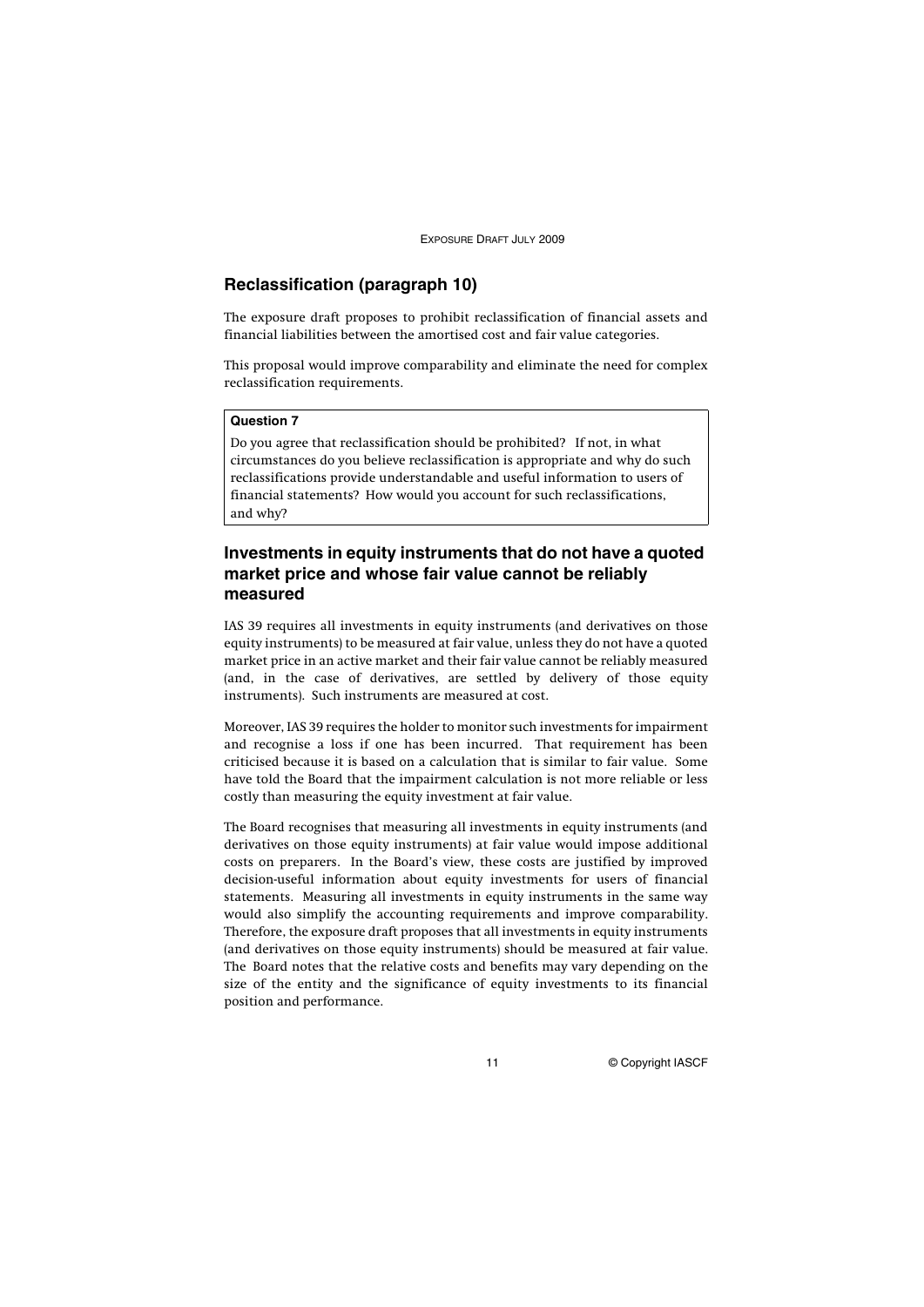#### **Question 8**

Do you believe that more decision-useful information about investments in equity instruments (and derivatives on those equity instruments) results if all such investments are measured at fair value? If not, why?

#### **Question 9**

Are there circumstances in which the benefits of improved decision-usefulness do not outweigh the costs of providing this information? What are those circumstances and why? In such circumstances, what impairment test would you require and why?

#### **Investments in equity instruments that are measured at fair value through other comprehensive income (paragraphs 21 and 22)**

An investment in equity instruments does not meet the conditions to be measured at amortised cost because it does not have basic loan features.

The Board has been told that some equity instruments are purchased for strategic purposes and are not held with the primary objective of realising a profit from increases in the value of the instrument and dividends. Therefore, the exposure draft proposes to permit an entity, on initial recognition of investments in equity instruments that are not held for trading but are held for purposes other than realising direct investment gains, to make an irrevocable election to present changes in the fair value of those investments in other comprehensive income. Dividends on such investments would also be presented in other comprehensive income. There would be no transfers from other comprehensive income to profit or loss ('recycling') and hence no impairment requirements.

This proposal is intended to assist users of financial statements to identify separately the gains and losses on equity instruments that are held for purposes other than realising direct investment gains and to assess the implications of such fair value changes accordingly.

#### **Question 10**

Do you believe that presenting fair value changes (and dividends) for particular investments in equity instruments in other comprehensive income would improve financial reporting? If not, why?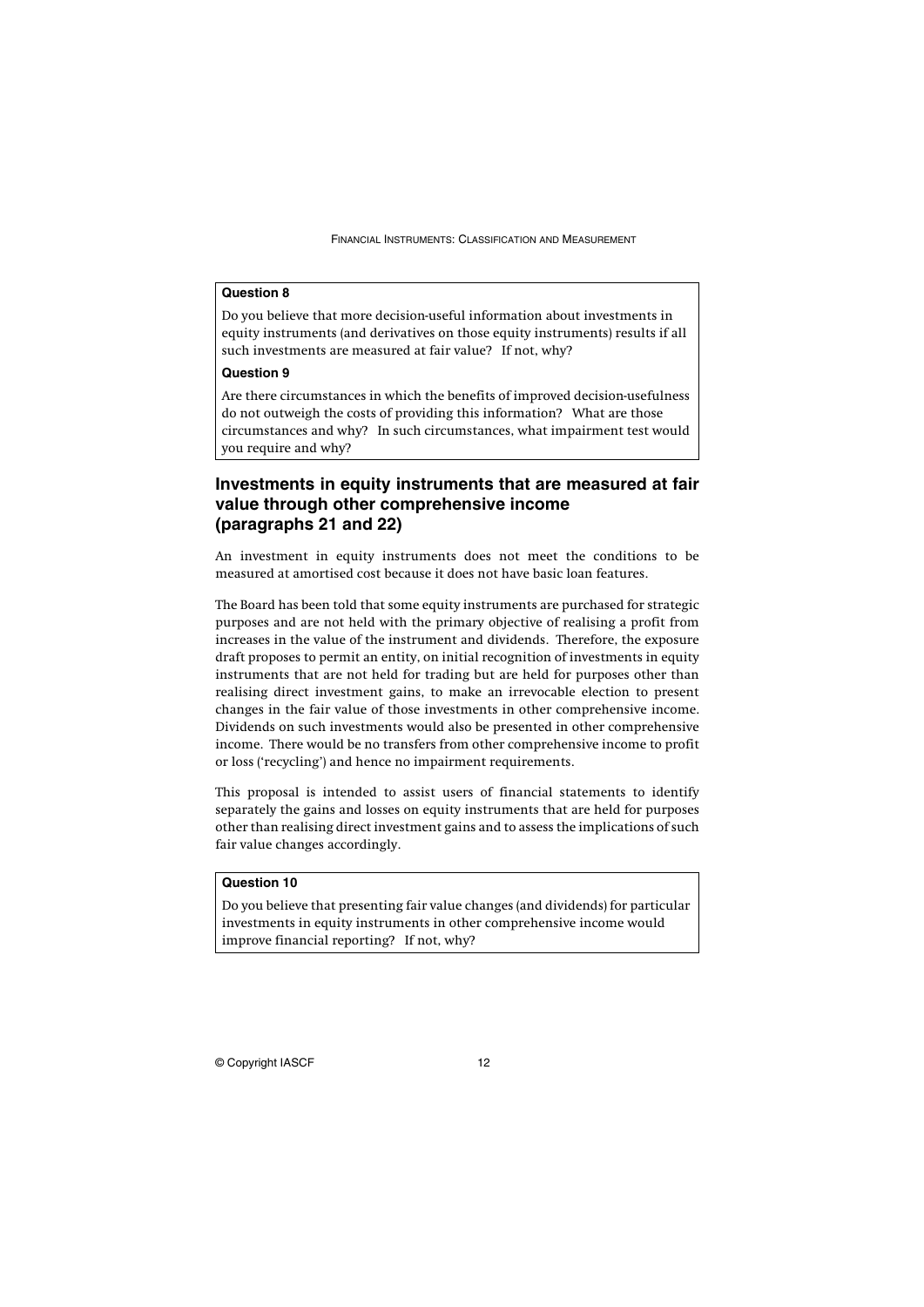#### **Question 11**

Do you agree that an entity should be permitted to present in other comprehensive income changes in the fair value (and dividends) of any investment in equity instruments (other than those that are held for trading), only if it elects to do so at initial recognition? If not,

- (a) how do you propose to identify those investments for which presentation in other comprehensive income is appropriate? Why?
- (b) should entities present changes in fair value in other comprehensive income only in the periods in which the investments in equity instruments meet the proposed identification principle in (a)? Why?

#### **Effective date and transition (paragraphs 23–33)**

The Board will review the effective date in due course, but expects that the new requirements will not be mandatorily effective before January 2012. The Board expects to permit early application of any finalised requirements.

The exposure draft proposes to amend IFRS 7 *Financial Instruments: Disclosures* to require additional disclosures if an entity decides to adopt the proposed IFRS before its mandated effective date.

The exposure draft also proposes specific requirements in paragraphs 24–33 for transition to the proposed IFRS.

#### **Question 12**

Do you agree with the additional disclosure requirements proposed for entities that apply the proposed IFRS before its mandated effective date? If not, what would you propose instead and why?

#### **Question 13**

Do you agree with applying the proposals retrospectively and the related proposed transition guidance? If not, why? What transition guidance would you propose instead and why?

#### **An alternative approach**

In its deliberations leading to the exposure draft, the Board discussed alternative approaches to classification and measurement.

One alternative approach was that financial assets that meet the two conditions specified in this exposure draft (ie they have basic loan features and are managed on a contractual yield basis) and meet the definition of loans and receivables in

 $13.3<sub>1</sub>$  or  $13.3<sub>1</sub>$  or  $13.3<sub>1</sub>$  or  $13.3<sub>1</sub>$  or  $13.3<sub>1</sub>$  or  $13.3<sub>1</sub>$  or  $13.3<sub>1</sub>$  or  $13.3<sub>1</sub>$  or  $13.3<sub>1</sub>$  or  $13.3<sub>1</sub>$  or  $13.3<sub>1</sub>$  or  $13.3<sub>1</sub>$  or  $13.3<sub>1</sub>$  or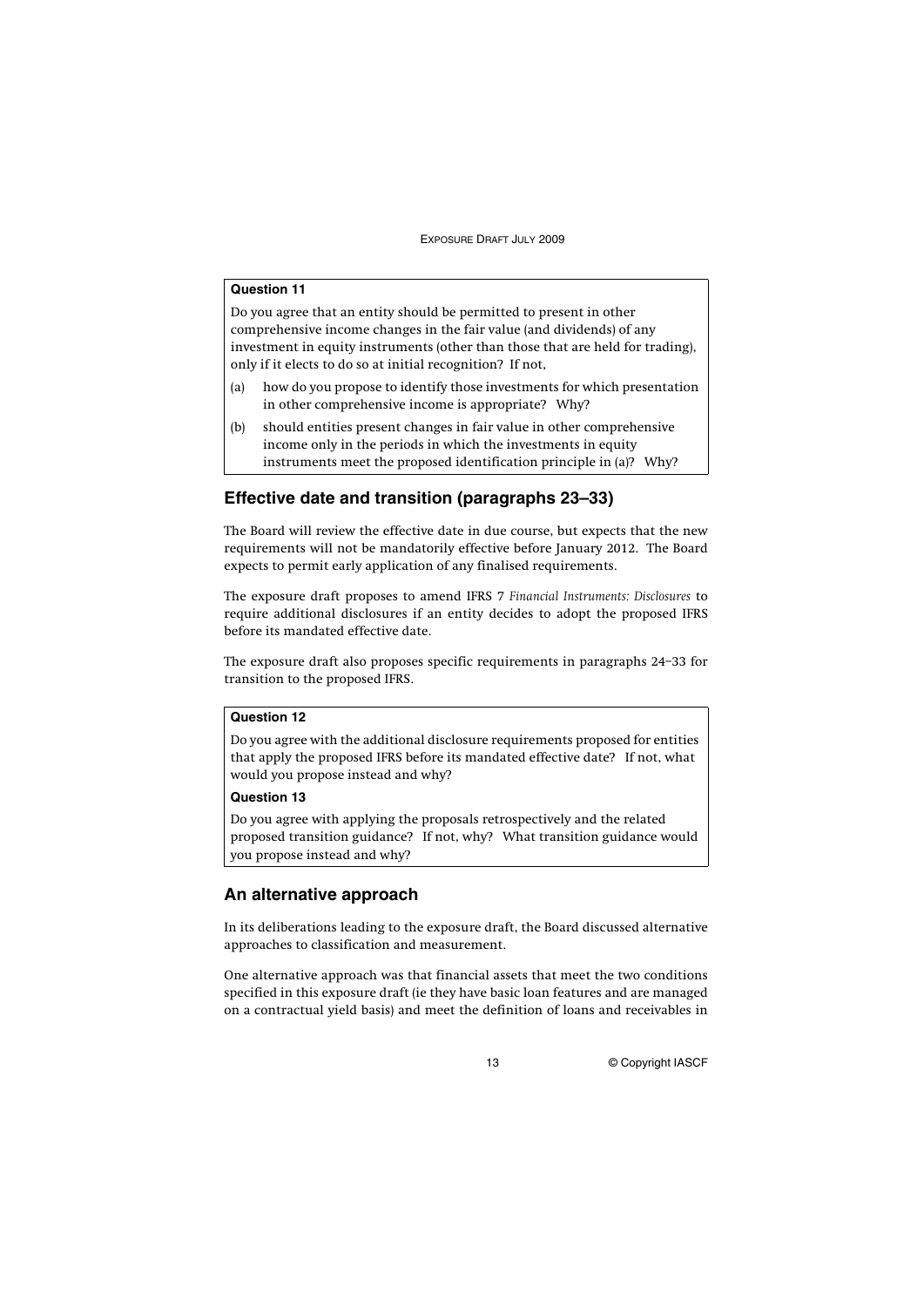IAS 39 would be measured at amortised cost in the statement of financial position. All other financial assets would be measured at fair value in the statement of financial position, including assets that meet the conditions specified in this exposure draft to be measured at amortised cost. The fair value changes of such financial assets for each period would be disaggregated, and presented as follows:

- (a) changes in recognised value determined on an amortised cost basis (including impairments determined using the incurred loss impairment requirements in IAS 39) would be presented in profit or loss; and
- (b) any difference between the amortised cost measure in (a) and the fair value change for the period would be presented in other comprehensive income (OCI).

There would be no recycling between OCI and profit or loss. Any reversals of impairment losses would be recognised in profit or loss.

Some Board members think that this approach might provide decision-useful information to users of financial statements because fair value information is provided in the statement of financial position and changes in fair values are disaggregated (in profit or loss and OCI).

#### **Question 14**

Do you believe that this alternative approach provides more decision-useful information than measuring those financial assets at amortised cost, specifically:

- (a) in the statement of financial position?
- (b) in the statement of comprehensive income?

If so, why?

Possible variants of this alternative approach were also discussed.

One variant would be to present both (a) and (b) in profit or loss, but separately.

Another variant would be to measure all financial instruments (including financial assets that meet the two conditions specified in the exposure draft and meet the definition of loans and receivables in IAS 39) at fair value in the statement of financial position. All financial instruments (including financial liabilities) with basic loan features that are managed on a contractual yield basis would be disaggregated and presented as described in (a) and (b).

 $\sum_{i=1}^{n}$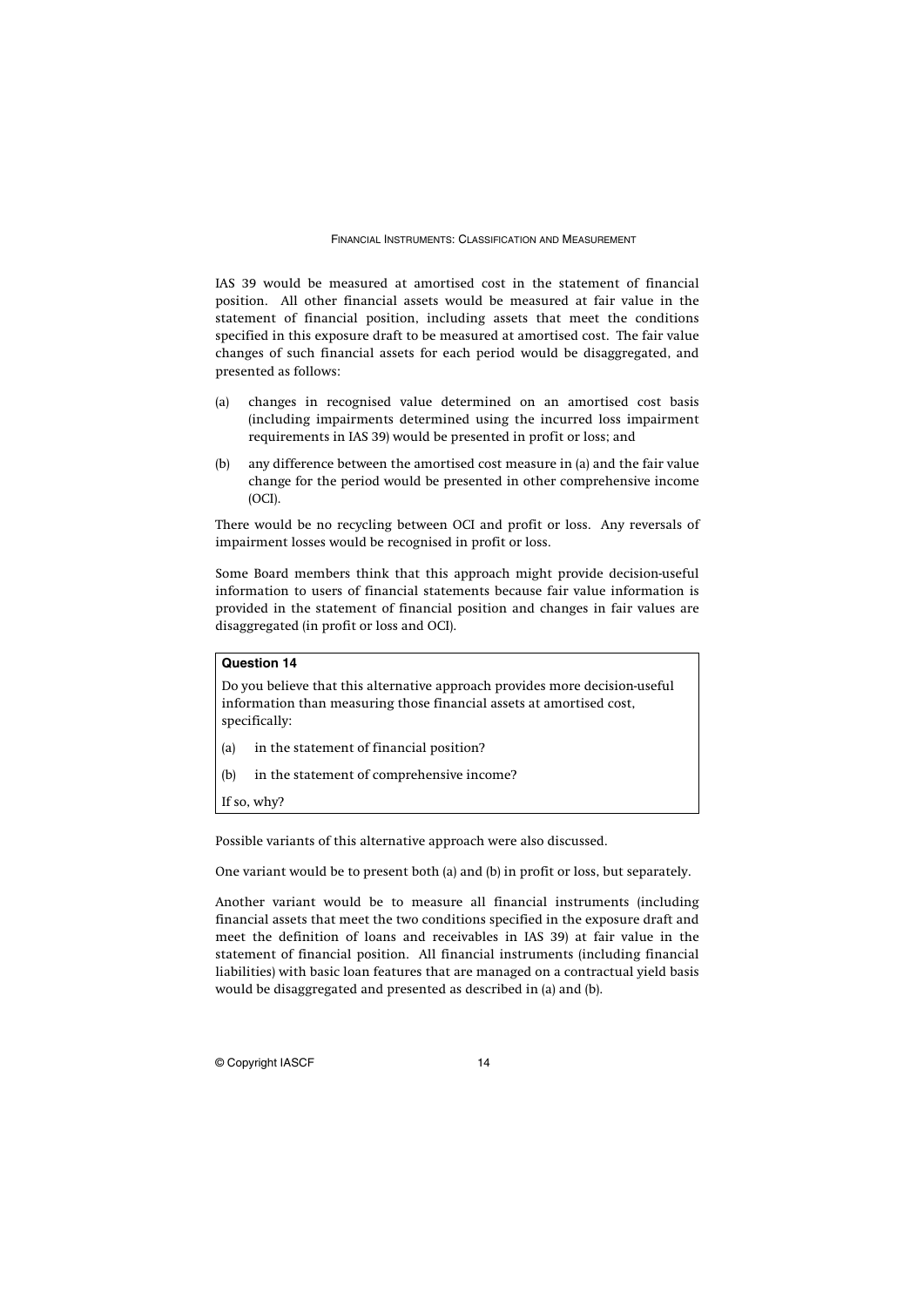#### **Question 15**

Do you believe that either of the possible variants of the alternative approach provides more decision-useful information than the alternative approach and the approach proposed in the exposure draft? If so, which variant and why?

15 © Copyright IASCF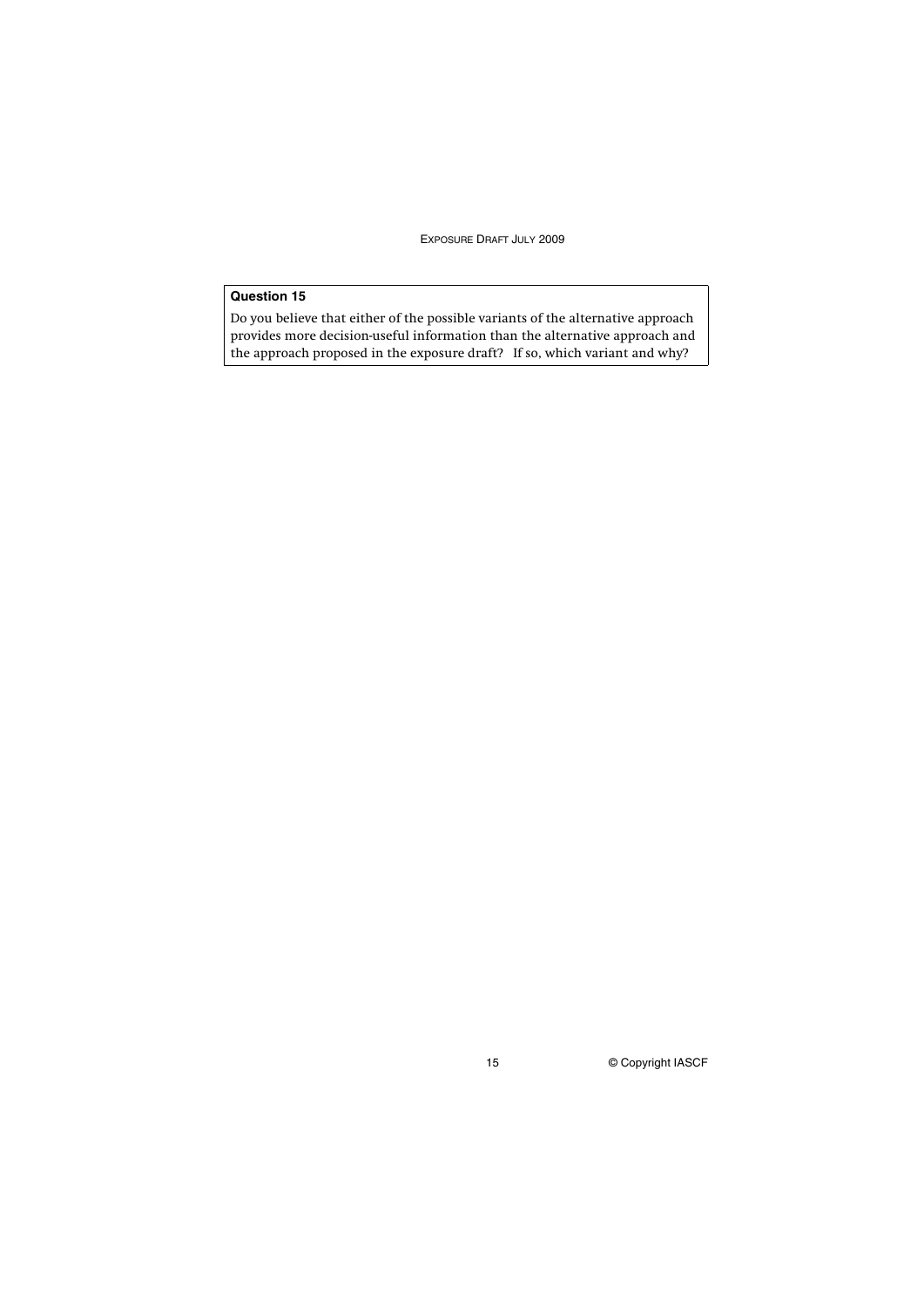[Draft] International Financial Reporting Standard X *Financial Instruments: Classification and Measurement* ([draft] IFRS X) is set out in paragraphs 1–33 and Appendices A–C. All the paragraphs have equal authority. Paragraphs in **bold** type state the main principles. Terms defined in Appendix A are in *italics* the first time they appear in the [draft] IFRS. Definitions of other terms are given in the Glossary for International Financial Reporting Standards. [Draft] IFRS X should be read in the context of its objective and the Basis for Conclusions, the *Preface to International Financial Reporting Standards* and the *Framework for the Preparation and Presentation of Financial Statements*. IAS 8 *Accounting Policies, Changes in Accounting Estimates and Errors* provides a basis for selecting and applying accounting policies in the absence of explicit guidance.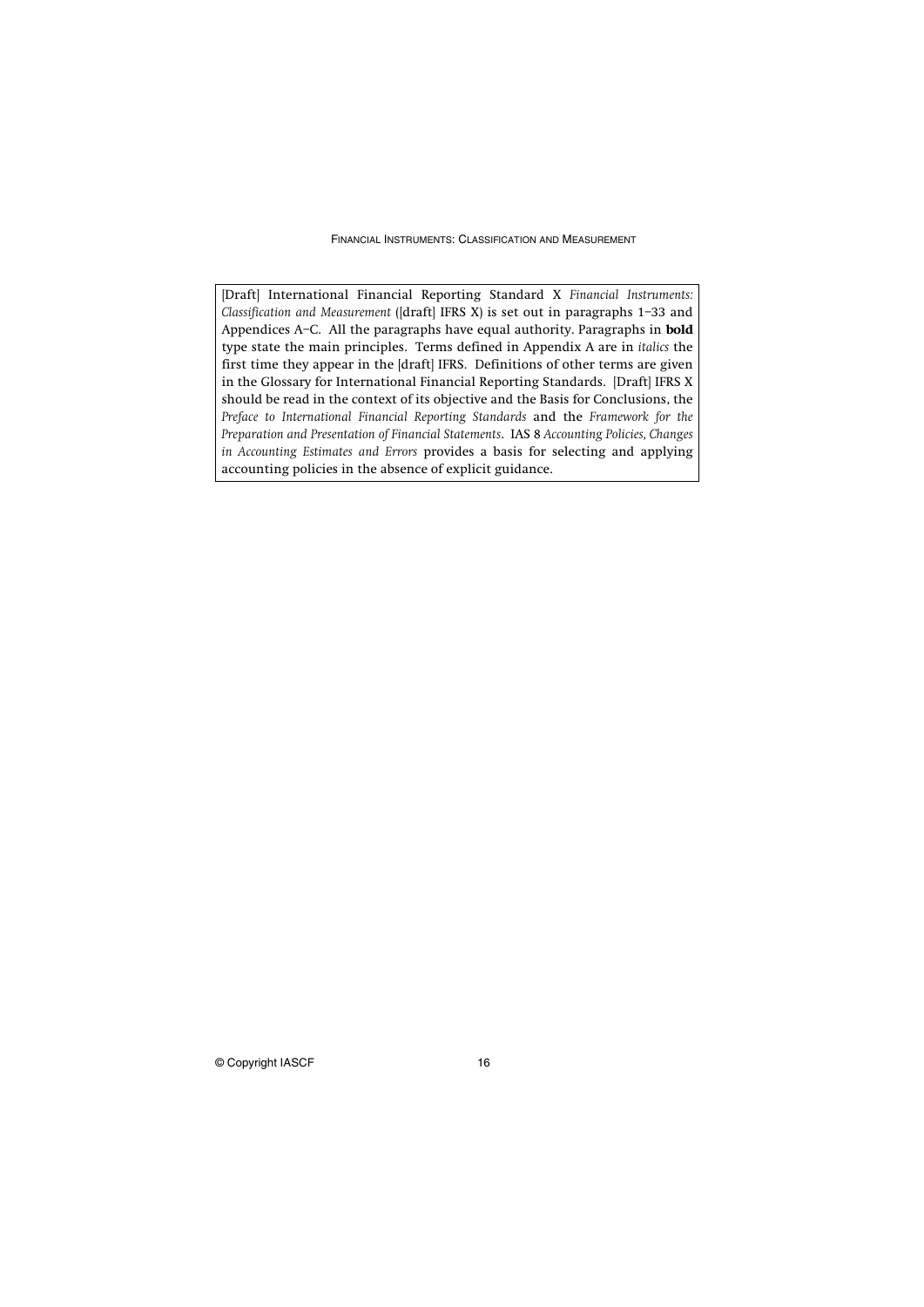#### **[Draft] International Financial Reporting Standard X**  *Financial Instruments: Classification and Measurement*

#### **Objective**

1 The objective of this [draft] IFRS is to establish principles for the classification and measurement of *financial assets* and *financial liabilities* that will present relevant and decision-useful information to users of financial statements for their assessment of the amounts, timing and uncertainty of future cash flows. The principles in this [draft] IFRS complement the principles for recognising, presenting and providing disclosures about financial assets and financial liabilities in IAS 32 *Financial Instruments: Presentation*, IAS 39 *Financial Instruments: Recognition and Measurement* and IFRS 7 *Financial Instruments: Disclosures*.

#### **Scope**

**2 This [draft] IFRS shall be applied to all items within the scope of IAS 39.**

#### **Classification approach**

#### **Two categories of financial assets and financial liabilities**

- **3 On initial recognition, an entity shall classify financial assets and financial liabilities as subsequently measured at either** *amortised cost* **or** *fair value* **in accordance with paragraphs 4 and 5.**
- **4 A financial asset or financial liability shall (unless paragraph 9 applies) be measured at amortised cost if both of the following conditions are met:**
	- **(a) the instrument has only basic loan features, and**
	- **(b) the instrument is managed on a contractual yield basis.**

**Paragraphs B1–B13 provide guidance on these conditions.**

**5 A financial asset or financial liability that does not meet the conditions in paragraph 4 shall be measured at fair value. Changes in fair value shall be presented in profit or loss or other comprehensive income in accordance with paragraphs 19, 21 and 22.**

 $17.7$   $\sigma$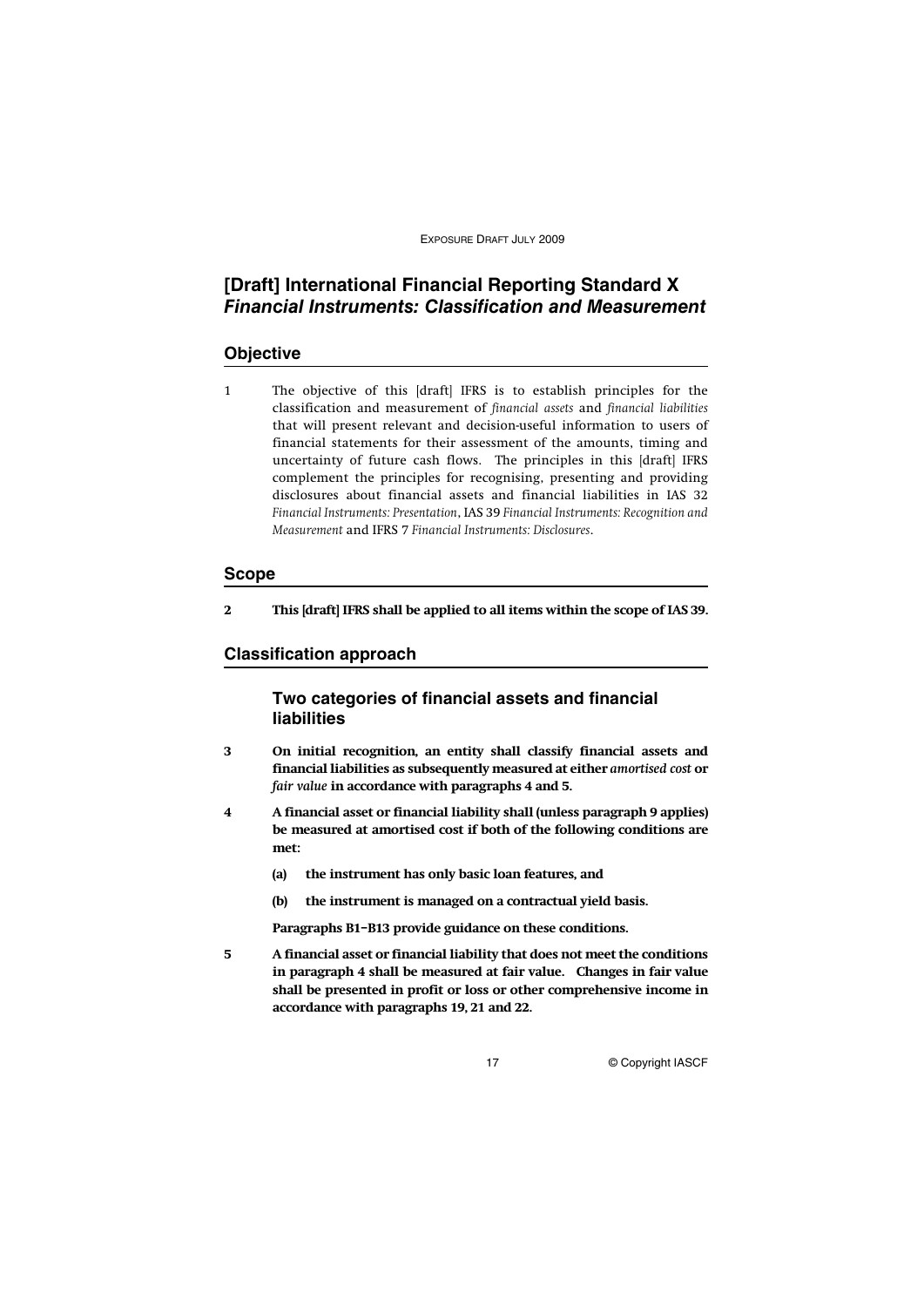#### **Embedded derivatives**

- 6 An embedded *derivative* is a component of a hybrid contract that also includes a non-derivative host—with the effect that some of the cash flows of the combined instrument vary in a way similar to the cash flows of a stand-alone derivative. If a derivative is attached to a *financial instrument* but is contractually transferable independently of that instrument, or has a different counterparty from that instrument, that derivative is not an embedded derivative, but a separate financial instrument.
- **7 If the host is not within the scope of this [draft] IFRS, an entity shall apply the requirements in paragraphs 10–13 and AG28-AG33 of IAS 39 to determine whether an embedded derivative must be separated from the host. If an embedded derivative must be separated from the host, the entity shall account for the derivative in accordance with paragraphs 3–5. The entity shall account for the host in accordance with other appropriate IFRSs.**
- **8 An entity shall apply the requirements in paragraphs 3–5 to all other hybrid contracts.**

#### **Option to designate a financial asset or financial liability at fair value through profit or loss**

**9 At initial recognition, an entity may designate a financial asset or financial liability that would otherwise be measured subsequently at amortised cost, as measured at fair value through profit or loss if such designation eliminates or significantly reduces a measurement or recognition inconsistency (sometimes referred to as an 'accounting mismatch') that would otherwise arise from measuring assets or liabilities or recognising the gains and losses on them on different bases.**

#### **Reclassification**

**10 An entity shall not reclassify a financial asset or financial liability between the fair value and amortised cost categories.**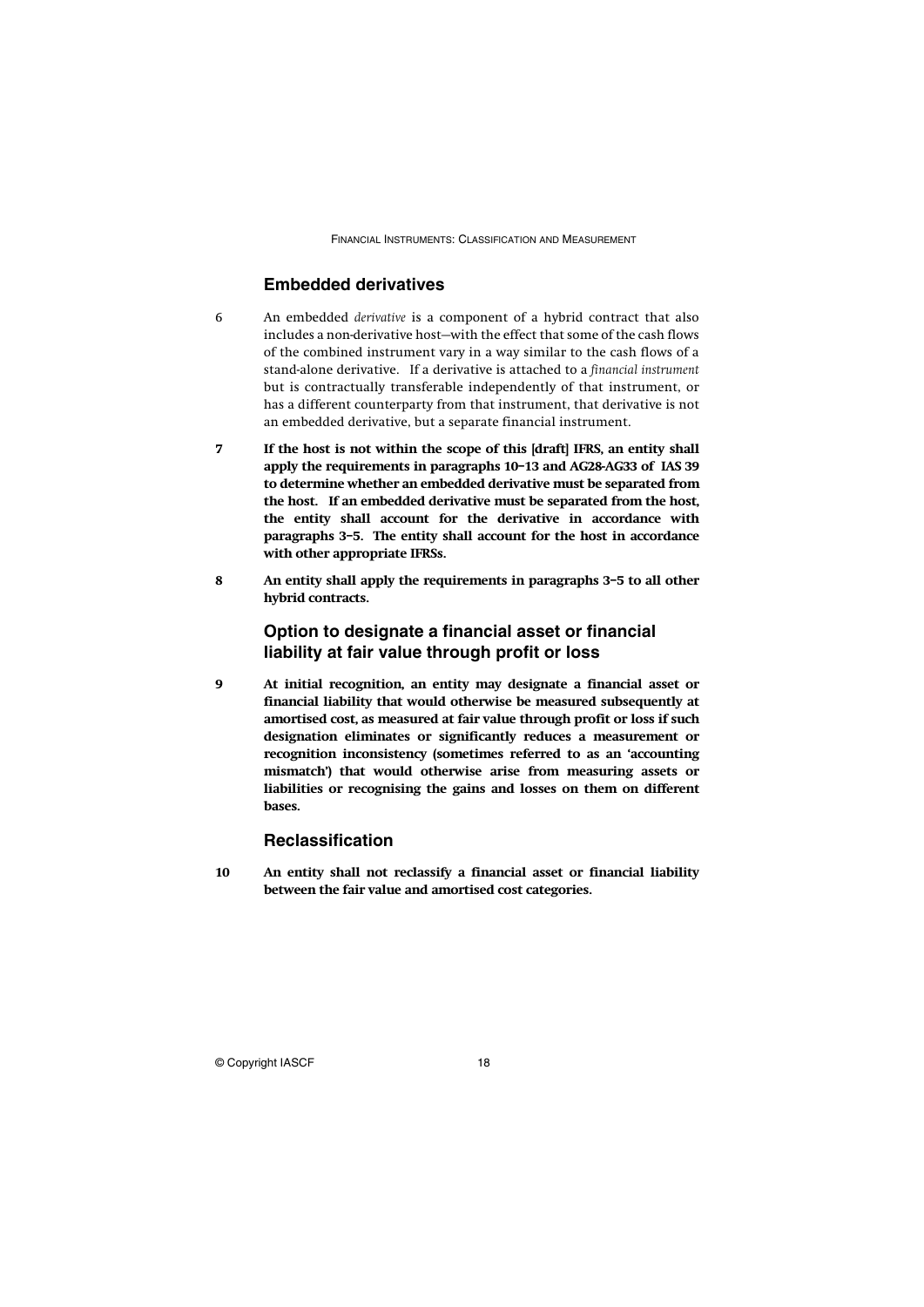#### **Measurement**

#### **Initial measurement of financial assets and financial liabilities**

**11 At initial recognition, an entity shall measure a financial asset or financial liability at its fair value (see paragraphs 48–49 and AG69–AG82 of IAS 39) plus, in the case of a financial asset or financial liability not at fair value through profit or loss,** *transaction costs***.**

#### **Subsequent measurement of financial assets and financial liabilities**

#### **Financial assets**

- **12 After initial recognition, an entity shall measure financial assets at fair value (see paragraphs 48–49 and AG69–AG82 of IAS 39) or amortised cost in accordance with paragraphs 3–9.**
- **13 An entity shall apply the impairment requirements in paragraphs 58–65 and AG84–AG93 of IAS 39 to all financial assets measured at amortised cost.**
- **14 An entity shall apply the hedge accounting requirements in paragraphs 89–102 of IAS 39 to financial assets that are designated as** *hedged items* **(see paragraphs 78–84 and AG98–AG101 of IAS 39).**

#### **Financial liabilities**

- **15 After initial recognition, an entity shall measure financial liabilities at fair value (see paragraphs 48–49 and AG69–AG82 of IAS 39) or amortised cost in accordance with paragraphs 3–9 except for:**
	- **(a) those that arise when a transfer of a financial asset does not qualify for** *derecognition* **or when the continuing involvement approach applies, which shall be measured in accordance with paragraphs 29 and 31 of IAS 39.**
	- **(b) a** *financial guarantee contract* **as defined in paragraph 9 of IAS 39 (unless (a) applies), which shall be measured in accordance with paragraphs 16 and 17.**
	- **(c) a commitment to provide a loan at below-market interest rates, which shall be measured in accordance with paragraphs 16 and 17.**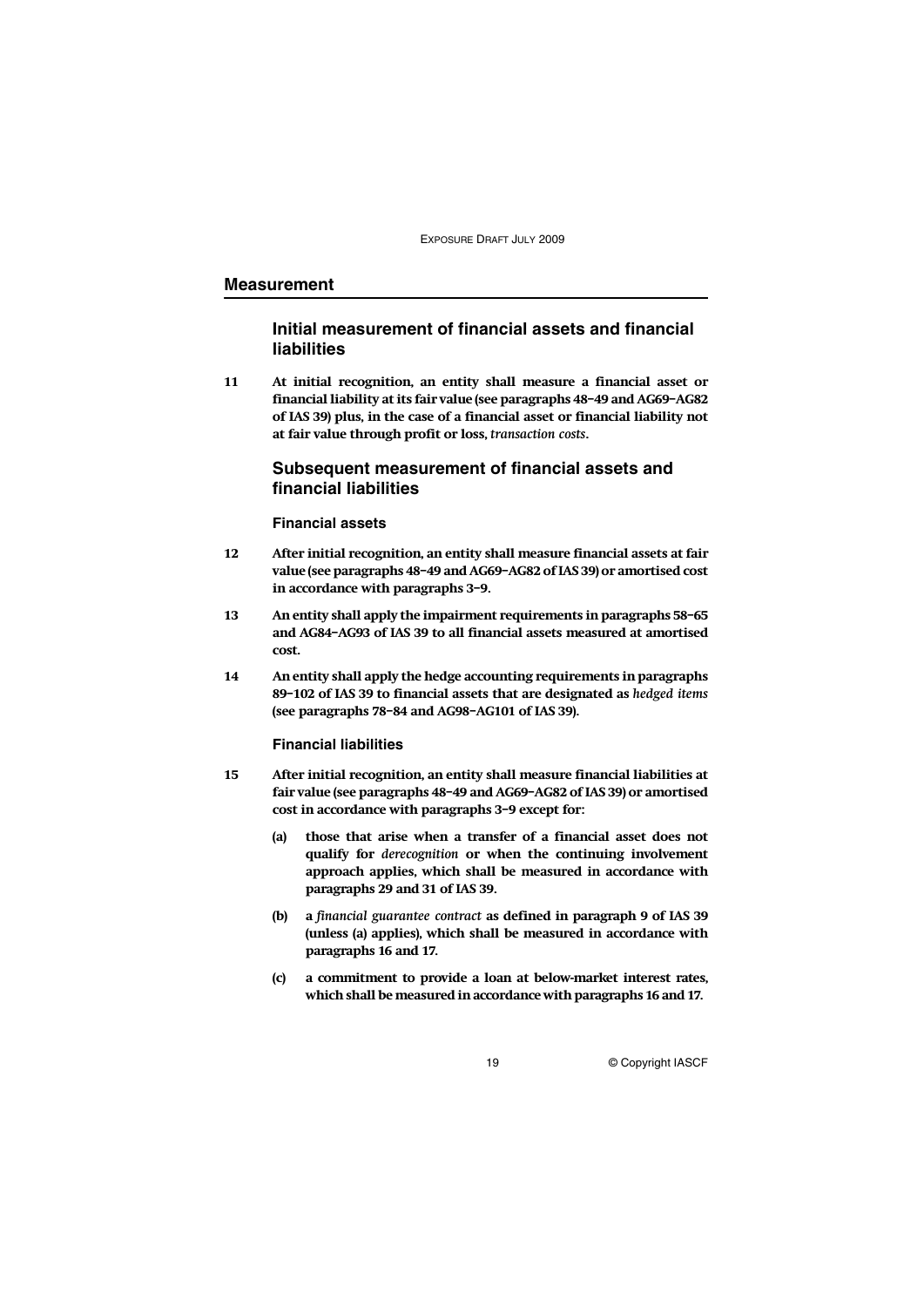- **16 A financial guarantee contract or a commitment to provide a loan at a below-market interest rate shall be measured at fair value through profit or loss if either of the following criteria is met:**
	- **(a) it is designated at fair value through profit or loss in accordance with paragraph 9; or**
	- **(b) it is** *held for trading***.**
- **17 A financial guarantee contract or a commitment to provide a loan at a below-market interest rate that does not meet either of the criteria in paragraph 16 shall be measured at the higher of:**
	- **(a) the amount determined in accordance with IAS 37** *Provisions, Contingent Liabilities and Contingent Assets***, and**
	- **(b) the amount initially recognised (see paragraph 11) less, when appropriate, cumulative amortisation recognised in accordance with IAS 18** *Revenue***.**
- **18 An entity shall apply the hedge accounting requirements in paragraphs 89–102 of IAS 39 to financial liabilities that are designated as hedged items (see paragraphs 78–84 and AG98–AG101 of IAS 39).**

#### **Gains and losses**

- **19 A gain or loss on a financial asset or financial liability that is measured at fair value and is not part of a hedging relationship (see paragraphs 89–102 of IAS 39) shall be presented in profit or loss unless the financial asset is an investment in an** *equity instrument* **and the entity elects to present gains and losses on that investment in other comprehensive income in accordance with paragraph 21.**
- **20 A gain or loss on a financial asset or financial liability that is measured at amortised cost shall be recognised in profit or loss when the financial asset or financial liability is derecognised and through the amortisation process. However, for financial assets or financial liabilities that are hedged items (see paragraphs 78–84 and AG98–AG101 of IAS 39) the gain or loss shall be recognised in accordance with paragraphs 89–102 of IAS 39.**

#### **Investments in equity instruments**

**21 At initial recognition, an entity may make an irrevocable election to present in other comprehensive income subsequent changes in the fair value of investments in equity instruments within the scope of this [draft] IFRS that are not held for trading.** 

 $\overline{\phantom{a}}$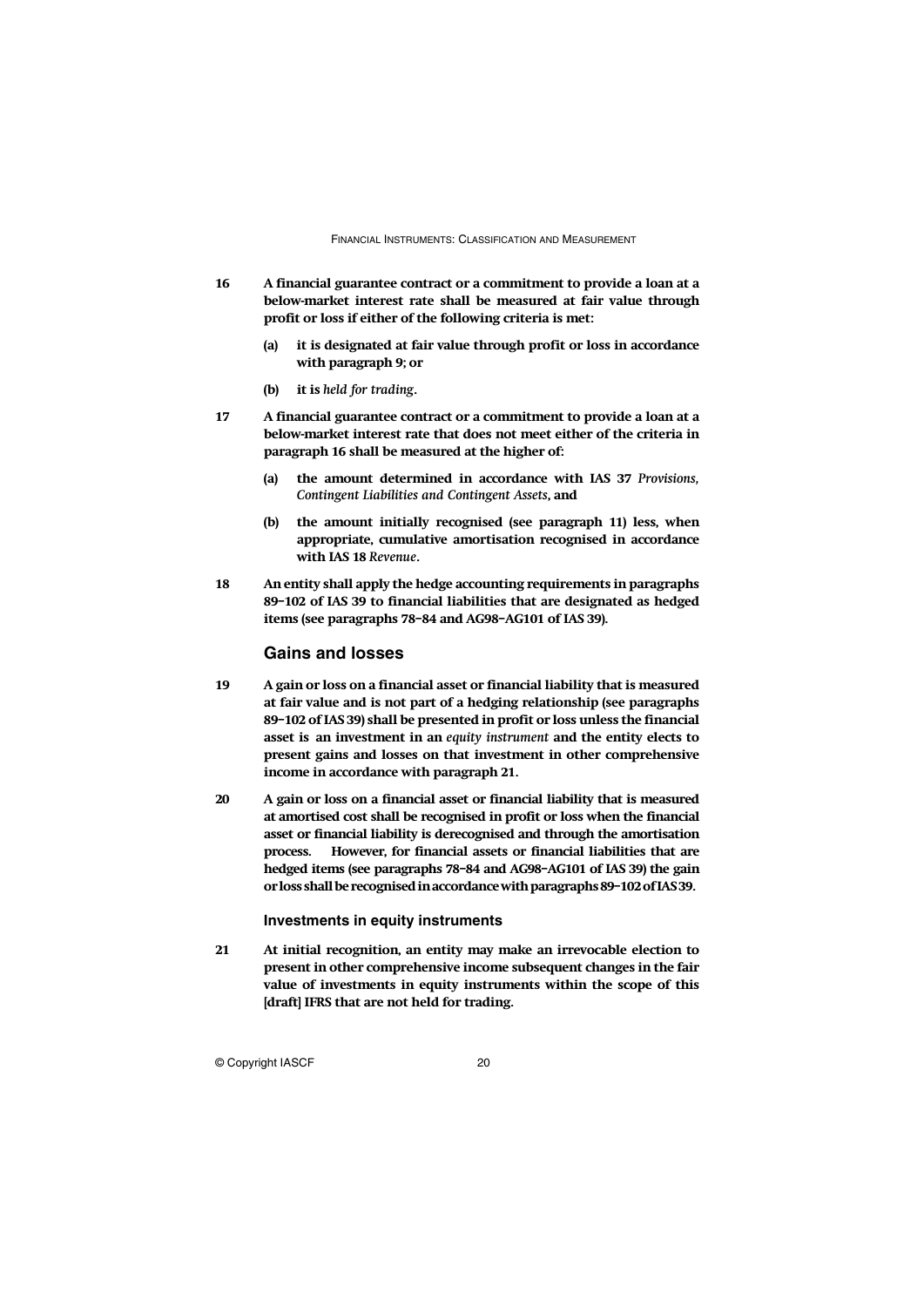22 If an entity makes that election, it shall recognise in other comprehensive income dividends from those investments when the entity's right to receive payment is established.

#### **Effective date and transition**

#### **Effective date**

23 An entity shall apply this [draft] IFRS for annual periods beginning on or after [date to be inserted after exposure]. Earlier application is permitted. If an entity applies this [draft] IFRS in its financial statements for a period before [date to be inserted after exposure], it shall disclose that fact and at the same time apply the amendments set out in Appendix C.

#### **Transition**

- 24 An entity shall apply this [draft] IFRS retrospectively, subject to the transitional provisions in paragraphs 25–33, in accordance with IAS 8 *Accounting Policies, Changes in Accounting Estimates and Errors*. For the purposes of the transitional provisions in paragraphs 25–33, the date of initial application is the date when an entity first applies the requirements in this [draft] IFRS.
- 25 An entity shall assess whether a financial asset or financial liability meets the condition in paragraph 4(b) on the basis of the facts and circumstances that existed at the date of initial application. That classification shall be applied retrospectively.
- 26 If a hybrid contract is required to be measured at fair value in accordance with paragraph 5 but the fair value of the hybrid contract had not been determined in comparative periods, the entity shall measure the hybrid contract in the comparative periods using the sum of the fair value of the components (ie the host and the embedded derivative) at the end of each comparative period presented. At the date of initial application, the entity shall measure the hybrid contract in its entirety at fair value. Any difference between that measurement at the date of initial application and the sum of the fair values of the components at the date of initial application shall be recognised in the opening retained earnings of the reporting period of initial application if this [draft] IFRS is applied initially at the beginning of a reporting period and in profit or loss if this [draft] IFRS is applied initially during a reporting period.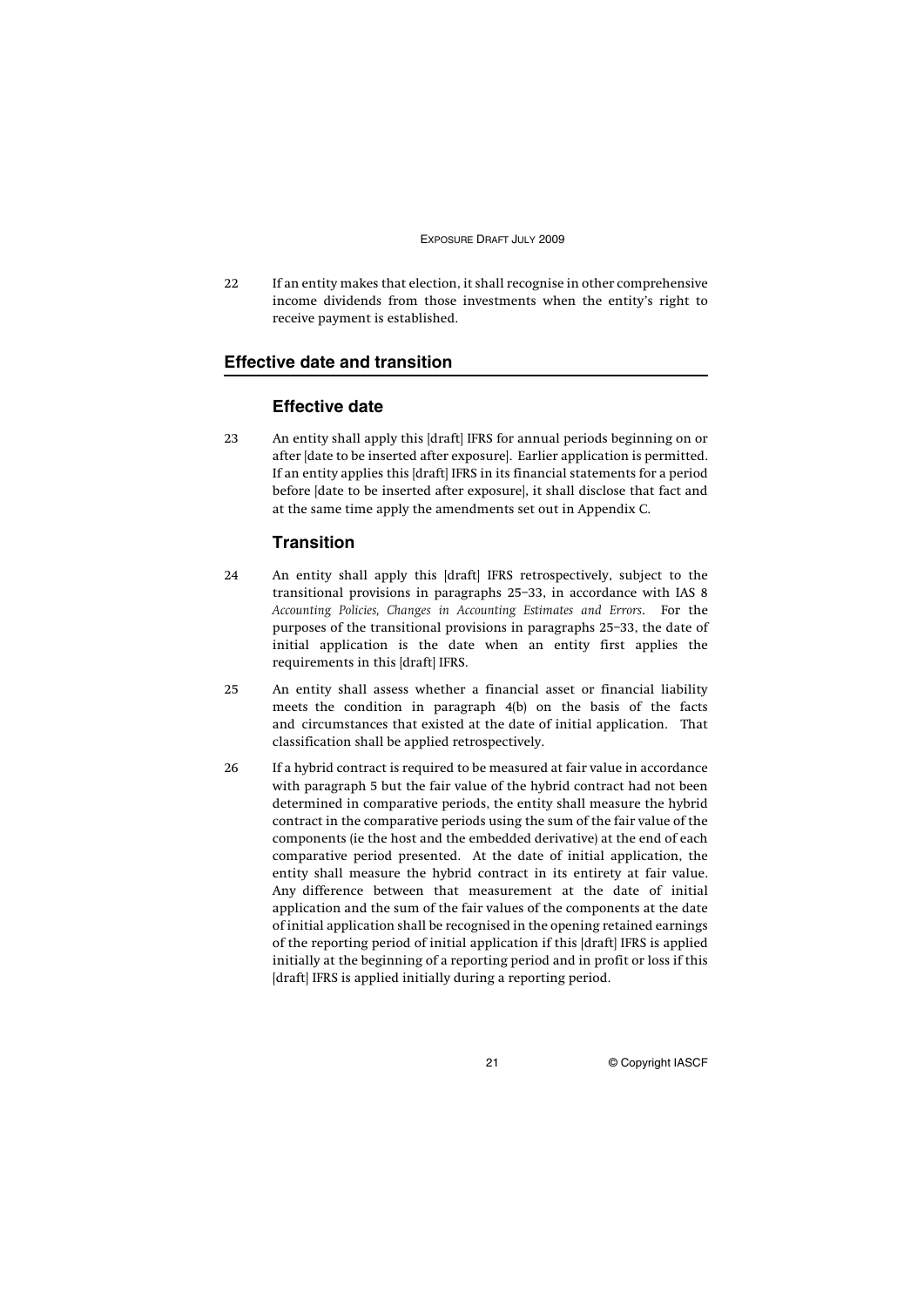- 27 An entity may designate a financial asset or financial liability as at fair value through profit or loss in accordance with paragraph 9. Such designation shall be made on the basis of the facts and circumstances that existed at the date of initial application. That classification shall be applied retrospectively.
- 28 An entity may designate an investment in an equity instrument as at fair value through other comprehensive income in accordance with paragraph 21. Such designation shall be made on the basis of the facts and circumstances that existed at the date of initial application. That classification shall be applied retrospectively.
- 29 An entity may revoke its previous designation of a financial asset or financial liability as at fair value through profit or loss in accordance with paragraph 9 on the basis of the facts and circumstances that existed at the date of initial application (and shall revoke its designation if the eligibility criterion in paragraph 9 is not met). That classification shall be applied retrospectively.
- 30 If it is impracticable (as defined in IAS 8) for an entity to apply retrospectively the effective interest method or the impairment requirements in paragraphs 58–65 and AG84–AG93 of IAS 39, the entity shall determine the amortised cost of the financial instrument or any impairment on a financial asset in each period presented on the basis of the fair value of the financial instrument at the end of each comparative period. If an impairment loss is recognised using that approach or if it is impracticable for the entity to apply the effective interest method, the fair value of the financial instrument at the date of initial application shall be the new amortised cost of that instrument at the date of initial application of this [draft] IFRS.
- 31 If an entity previously accounted for an investment in an unquoted equity instrument (or a derivative that is linked to and must be settled by delivery of such unquoted equity instruments) in accordance with paragraphs 46(c), 47(a) and 66 of IAS 39, that instrument shall be measured at fair value at the date of initial application. Any difference shall be recognised in the opening retained earnings of the reporting period of initial application.
- 32 Any hedge relationship accounted for in accordance with paragraphs 85–101 of IAS 39 that is de-designated as a consequence of the classification approach in this [draft] IFRS shall be accounted for as a discontinuation of hedge accounting in accordance with paragraphs 91 and 101 of IAS 39 from the date of initial application.
- 33 An entity that prepares interim financial reports in accordance with IAS 34 *Interim Financial Reporting* need not apply the requirements in this [draft] IFRS to prior interim periods if it is impracticable (as defined in IAS 8).

 $\sum_{i=1}^{n}$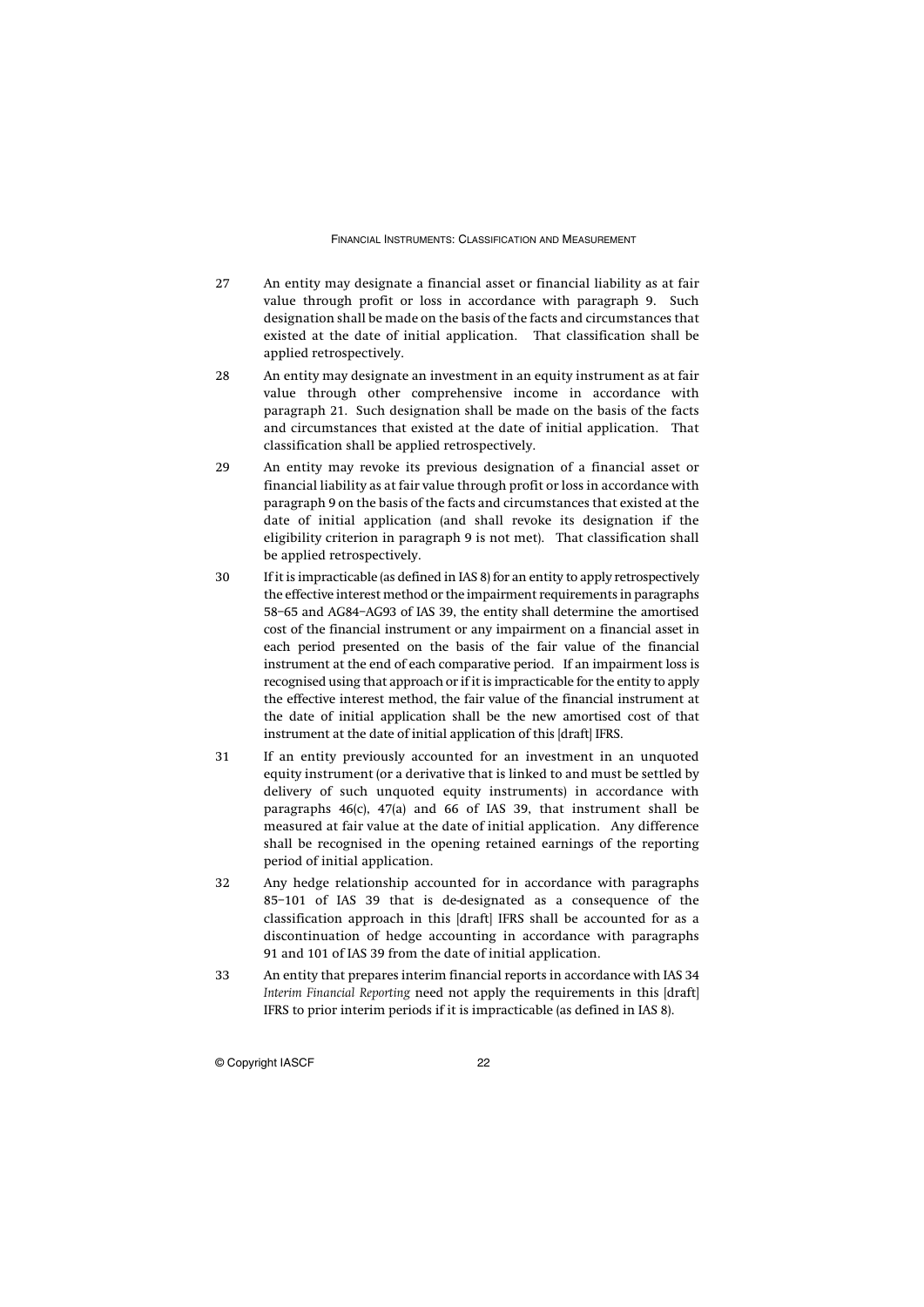### **Appendix A Defined terms**

*This appendix is an integral part of the [draft] IFRS.* 

The following terms are defined in paragraph 11 of IAS 32 or paragraph 9 of IAS 39 and are used in this [draft] IFRS with the meanings specified in IAS 32 or IAS 39:

- (a) derecognition
- (b) derivative
- (c) equity instrument
- (d) fair value
- (e) financial asset
- (f) financial guarantee contract
- (g) financial instrument
- (h) financial liability
- (i) hedged item
- (j) hedging instrument.

**amortised cost** The amount at which the financial asset or financial liability is measured at initial recognition minus principal repayments, plus or minus the cumulative amortisation using the effective interest method of any difference between that initial amount and the maturity amount, and minus any reduction (directly or through the use of an allowance account) for impairment or uncollectibility.

**effective interest method** A method of calculating the amortised cost of a financial asset or a financial liability (or group of financial assets or financial liabilities) and of allocating the interest income or interest expense over the relevant period using the effective interest rate.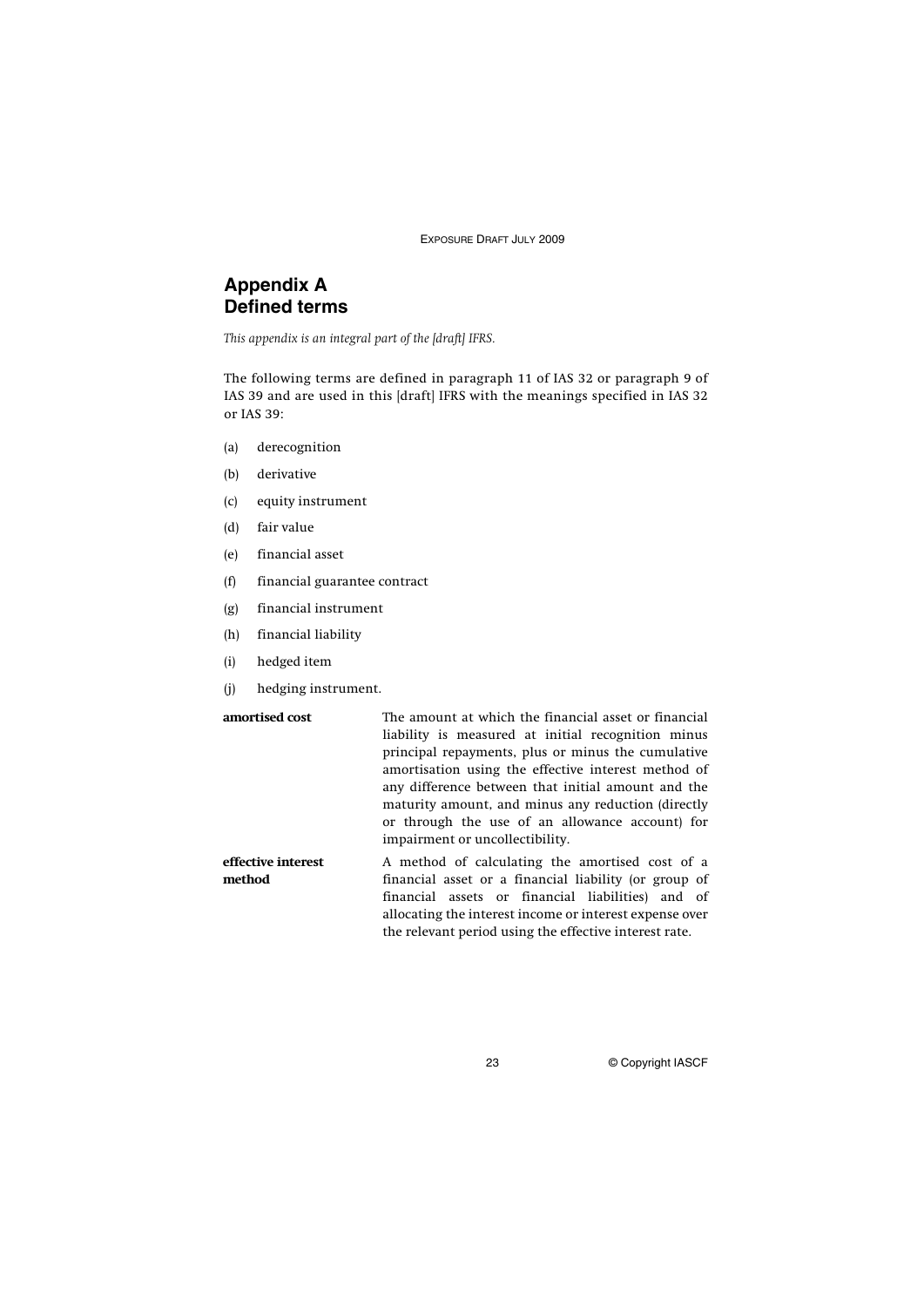| effective interest rate | The rate that exactly discounts estimated future cash<br>payments or receipts through the expected life of the<br>financial instrument or, when appropriate, a shorter<br>period to the net carrying amount of the financial<br>asset or financial liability. When calculating the<br>effective interest rate, an entity shall estimate cash<br>flows considering all contractual terms of the financial<br>instrument (for example, prepayment, call and similar<br>options) but shall not consider future credit losses.<br>The calculation includes all fees and points paid or<br>received between parties to the contract that are an<br>integral part of the effective interest rate (see IAS 18),<br>transaction costs and all other premiums or discounts.<br>There is a presumption that the cash flows and the<br>expected life of a group of similar financial<br>instruments can be estimated reliably. However, in<br>those rare cases when it is not possible to estimate<br>reliably the cash flows or the expected life of a<br>financial<br>group<br>of<br>financial<br>instrument<br>$($ or<br>instruments), the entity shall use the contractual cash<br>flows over the full contractual term of the financial<br>instrument (or group of financial instruments). |  |
|-------------------------|--------------------------------------------------------------------------------------------------------------------------------------------------------------------------------------------------------------------------------------------------------------------------------------------------------------------------------------------------------------------------------------------------------------------------------------------------------------------------------------------------------------------------------------------------------------------------------------------------------------------------------------------------------------------------------------------------------------------------------------------------------------------------------------------------------------------------------------------------------------------------------------------------------------------------------------------------------------------------------------------------------------------------------------------------------------------------------------------------------------------------------------------------------------------------------------------------------------------------------------------------------------------------------------|--|
| held for trading        | A financial asset or financial liability is held for<br>trading if:                                                                                                                                                                                                                                                                                                                                                                                                                                                                                                                                                                                                                                                                                                                                                                                                                                                                                                                                                                                                                                                                                                                                                                                                                  |  |
|                         | it is acquired or incurred principally for the<br>(a)<br>purpose of selling or repurchasing it in the near<br>term;                                                                                                                                                                                                                                                                                                                                                                                                                                                                                                                                                                                                                                                                                                                                                                                                                                                                                                                                                                                                                                                                                                                                                                  |  |
|                         | on initial recognition it is part of a portfolio of<br>(b)<br>identified financial instruments that<br>are<br>managed together and for which there is                                                                                                                                                                                                                                                                                                                                                                                                                                                                                                                                                                                                                                                                                                                                                                                                                                                                                                                                                                                                                                                                                                                                |  |

evidence of a recent actual pattern of short-term profit-taking; or (c) it is a derivative (except for a derivative that is a financial guarantee contract or a designated and

effective hedging instrument).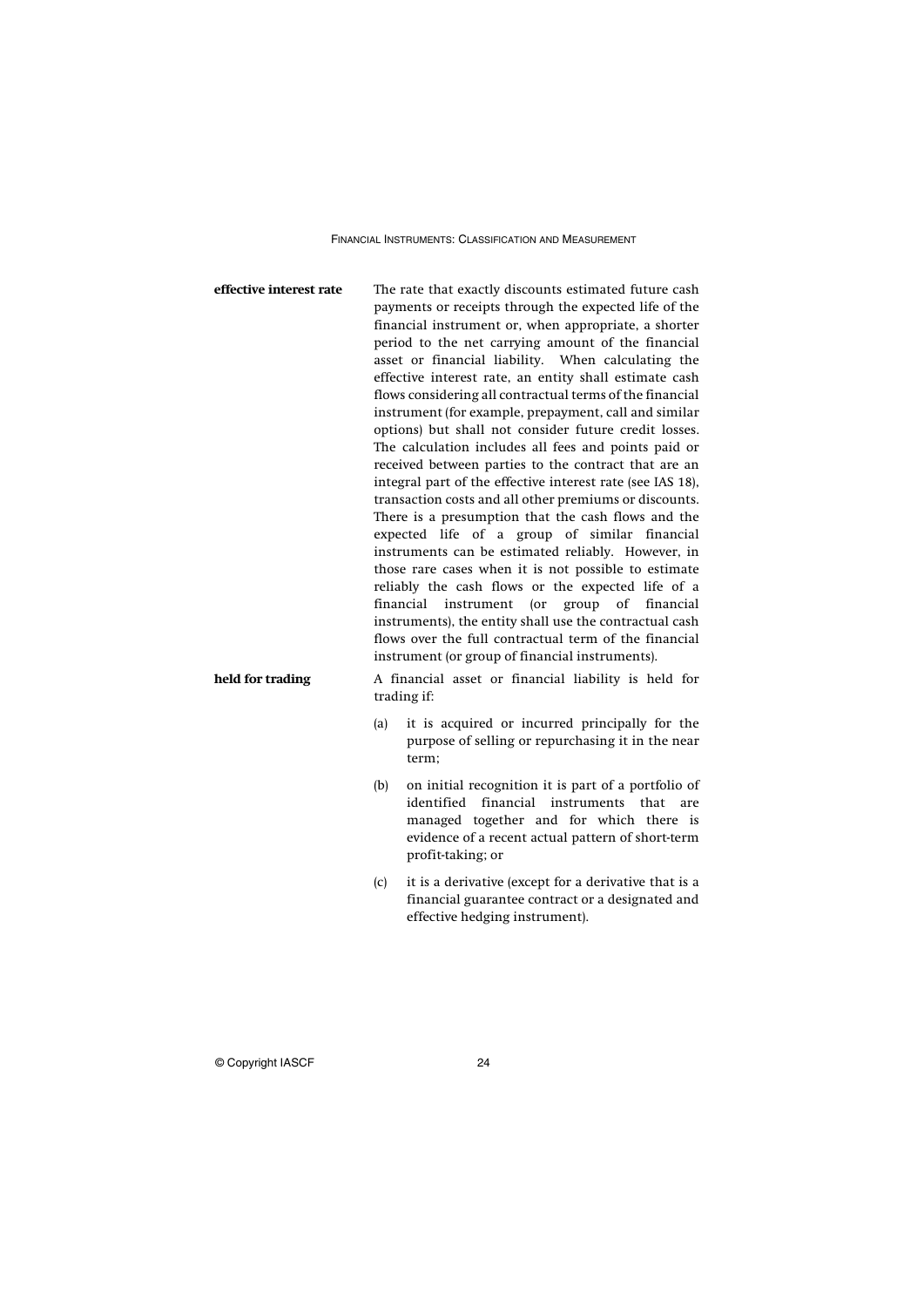**transaction costs** Incremental costs that are directly attributable to the acquisition, issue or disposal of a financial asset or financial liability. An incremental cost is one that would not have been incurred if the entity had not acquired, issued or disposed of the financial instrument.

25 © Copyright IASCF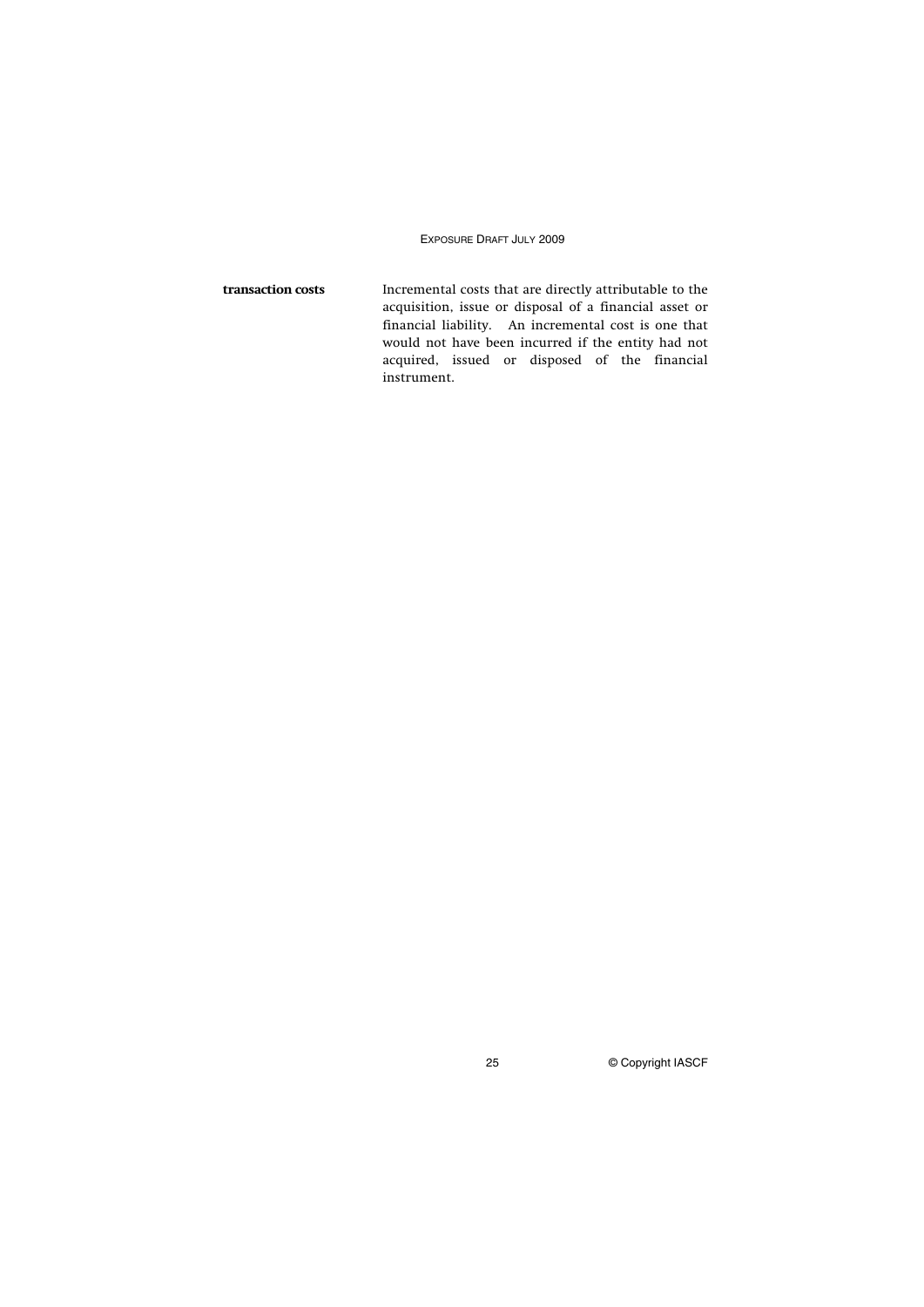#### **Appendix B Application guidance**

*This appendix is an integral part of the [draft] IFRS.*

#### **Classification approach**

#### **Two categories of financial assets and financial liabilities**

#### **Basic loan features**

- B1 Basic loan features are contractual terms that give rise on specified dates to cash flows that are payments of principal and interest on the principal outstanding. For the purposes of this [draft] IFRS, interest is consideration for the time value of money and the credit risk associated with the principal amount outstanding during a particular period of time. Contractual terms that change the timing or amount of payments of principal or interest on the principal outstanding are not basic loan features unless they protect the creditor or debtor (see paragraph B3(c)). Other contractual features that result in cash flows that are not payments of principal and interest are not basic loan features.
- B2 An entity shall assess whether a contractual term is a basic loan feature in the currency in which the financial asset or financial liability is denominated (see also paragraph B25).
- B3 The following are examples of basic loan features:
	- (a) returns to the holder that are:
		- (i) a fixed amount (eg a zero coupon bond);
		- (ii) a fixed return over the life of the instrument;
		- (iii) a variable return that, throughout the life of the instrument, is equal to a single referenced quoted or observable interest rate (such as LIBOR) and/or an adjustment of the interest rate in accordance with (c) below; or
		- (iv) some combination of such fixed return and variable return (such as LIBOR plus or minus 50 basis points), including debt instruments issued at a discount or premium and fixed rate debt instruments with one or more interest rate resets at pre-specified rates and pre-specified times. For fixed and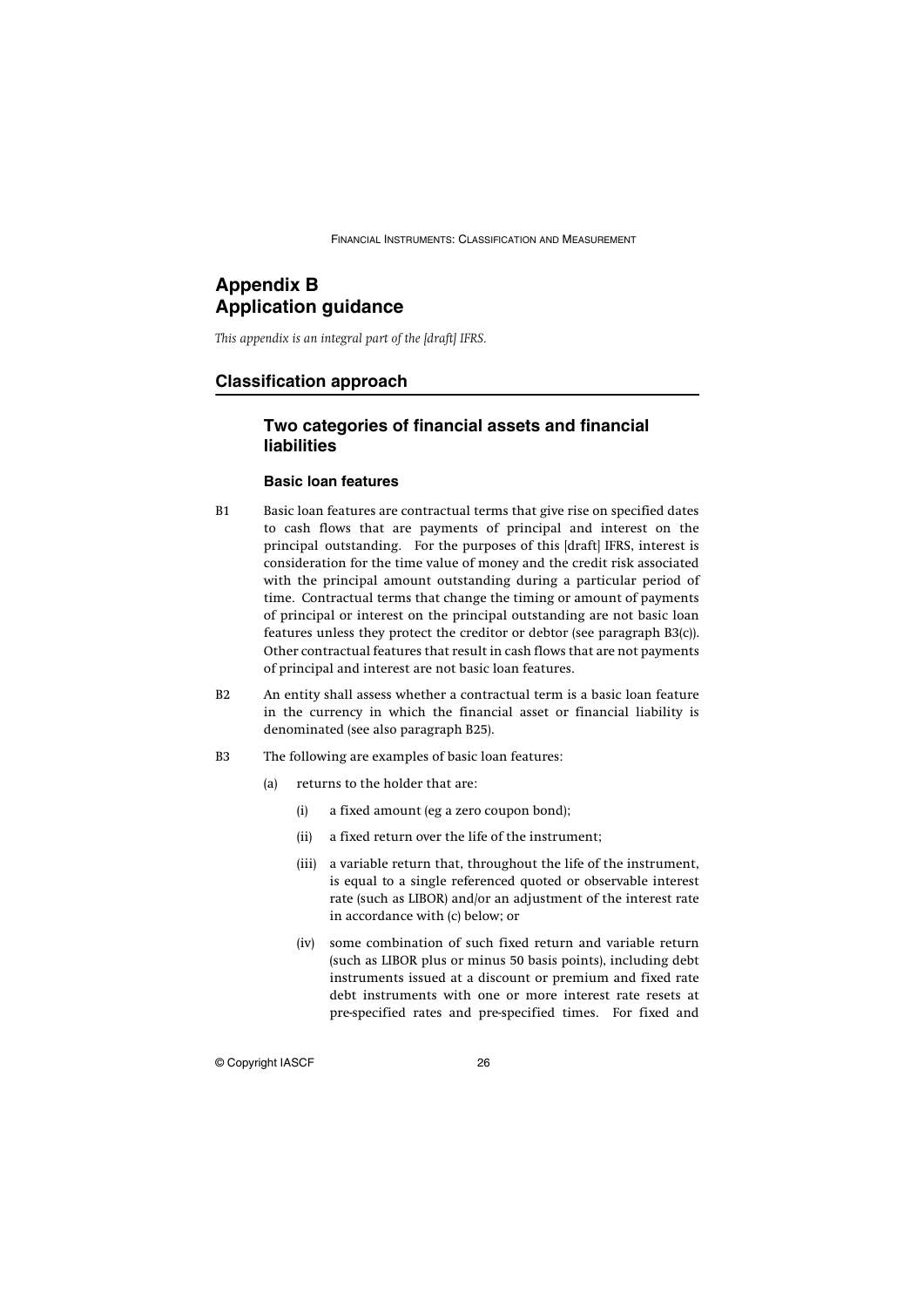variable rate interest returns, interest is calculated by multiplying the rate for the applicable period by the principal amount outstanding during the period.

- (b) a contractual feature that is a combination of a fixed interest return and a variable interest return (as described in (a)). Such a feature may reduce the cash flow variability by setting a limit on a variable interest rate (eg an interest rate cap or floor) or increase the cash flow variability because a fixed interest rate becomes variable.
- (c) contractual provisions that permit the issuer (the debtor) to prepay a debt instrument (eg loans or bonds) or permit the holder (the creditor) to put a debt instrument back to the issuer before maturity and are not contingent on future events. In such a case, the prepayment amount must substantially represent unpaid amounts of principal and interest. For this purpose, terms that protect the lender from credit deterioration of the borrower in cases of defaults, credit downgrades and loan covenant violations, and terms relating to possible future changes in taxation, law and similar factors that protect the lender are not considered to be contingent on future events. Such prepayment provisions may include terms that require the issuer to compensate the holder for the early termination of the instrument.
- B4 The following do not violate the conditions for returns in paragraph B3(a):
	- (a) changes in the return to the holder attributable to changes in the timing of cash flows (including related contractual payments that compensate either party for that change in the timing permitted in accordance with paragraph B3(c)).
	- (b) pre-specified resets of interest rates in response to changes in the credit quality of the financial asset or financial liability.
- B5 Other contractual features that result in cash flows that are not payments of principal and interest on the principal outstanding are not basic loan features. An interest rate swap, or a forward contract or option contract to deliver another financial instrument, does not have basic loan features because the contractual cash flows are not payments of principal and interest on the principal outstanding.
- B6 In almost every lending transaction the creditor is ranked relative to an entity's other creditors. An instrument that is subordinated to other instruments may still have basic loan features if the issuer's non-payment is a breach of contract and the holder has a contractual right to unpaid amounts of principal and interest even in the event of the issuer's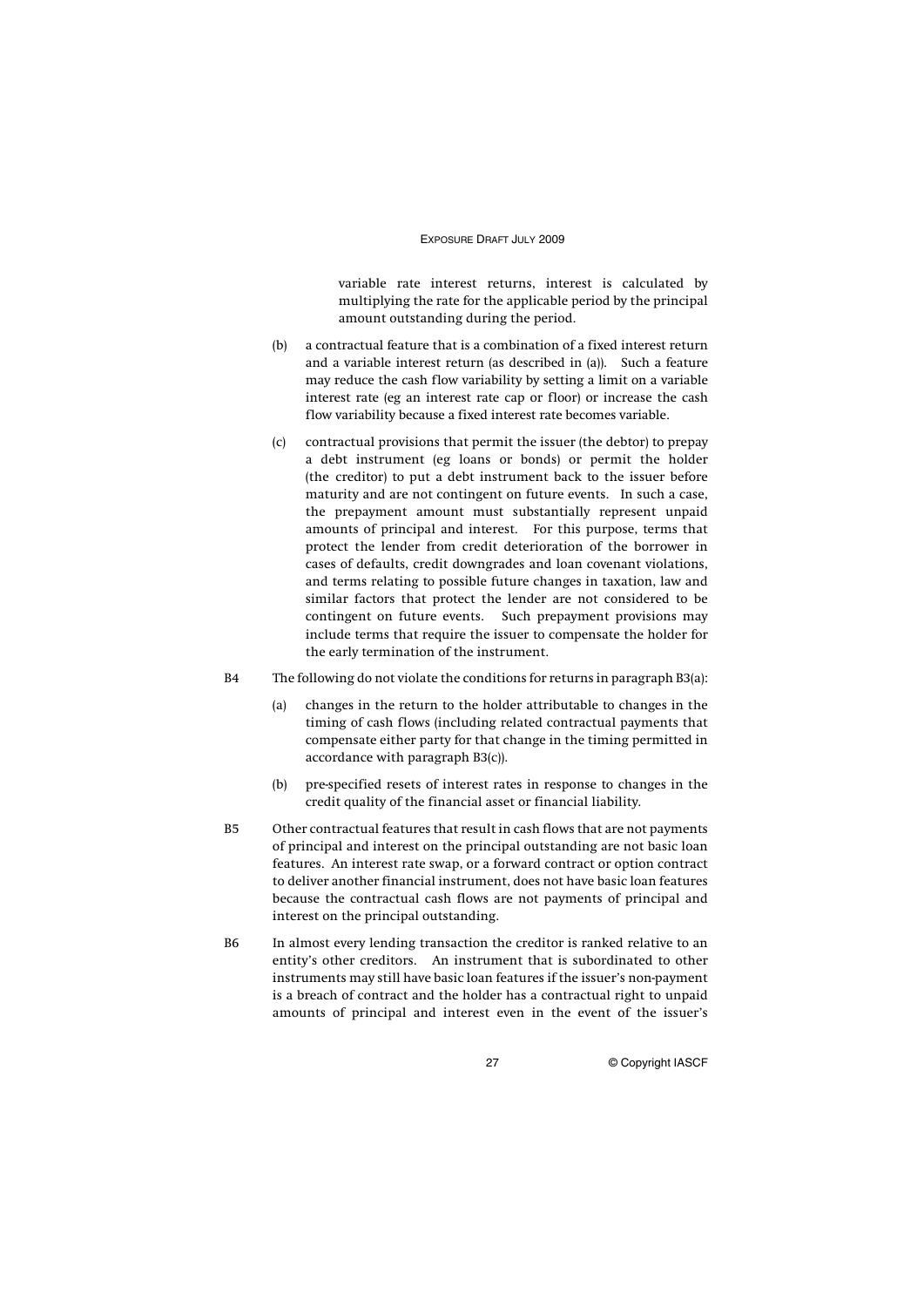bankruptcy. For example, a trade receivable that ranks as a general creditor has basic loan features even if the debtor has issued loans that are collateralised, which in the event of bankruptcy gives that loan holder priority over the claims of the general creditor in respect of the collateral but does not affect the contractual right of the general creditor to unpaid principal.

- B7 In some types of transactions, an entity may prioritise payments to the holders of the financial assets using multiple contractually subordinated interests (ie tranches). Each tranche has a subordination ranking that specifies the order in which any losses that the issuer incurs are allocated to the different tranches. The senior tranche is paid in full before any subordinated tranche is paid.
- B8 Any tranche that provides credit protection to other tranches in any situation does not have basic loan features. The cash flows of the tranche are not principal and interest because its holder is compensated for providing that credit protection.

#### **Managed on a contractual yield basis**

- B9 Financial instruments are managed on a contractual yield basis only if they are managed, and their performance evaluated by the entity's key management personnel (as defined in IAS 24 *Related Party Disclosures*), on the basis of the contractual cash flows that are generated when held or issued (including any adjustment or consideration for prepayment provisions).
- B10 Whether financial instruments are managed on a contractual yield basis does not depend on management's intentions for an individual instrument. It depends on how management manages the instruments, which is unlikely to differ for an individual financial asset or financial liability in isolation. Accordingly, this condition is not an instrument-byinstrument approach to classification. However, an entity may have several units that are managed in different ways. Therefore, classification need not be determined at the reporting entity level. For example, a bank with a broad scope of activities may have an investment banking business managed on one basis and a retail banking business managed on another basis. Instruments held in the investment banking business will most likely be managed differently from those in the retail banking business.
- B11 An entity shall not reclassify a financial asset or financial liability between the fair value and amortised cost categories under any circumstances.

 $\overline{\phantom{a}}$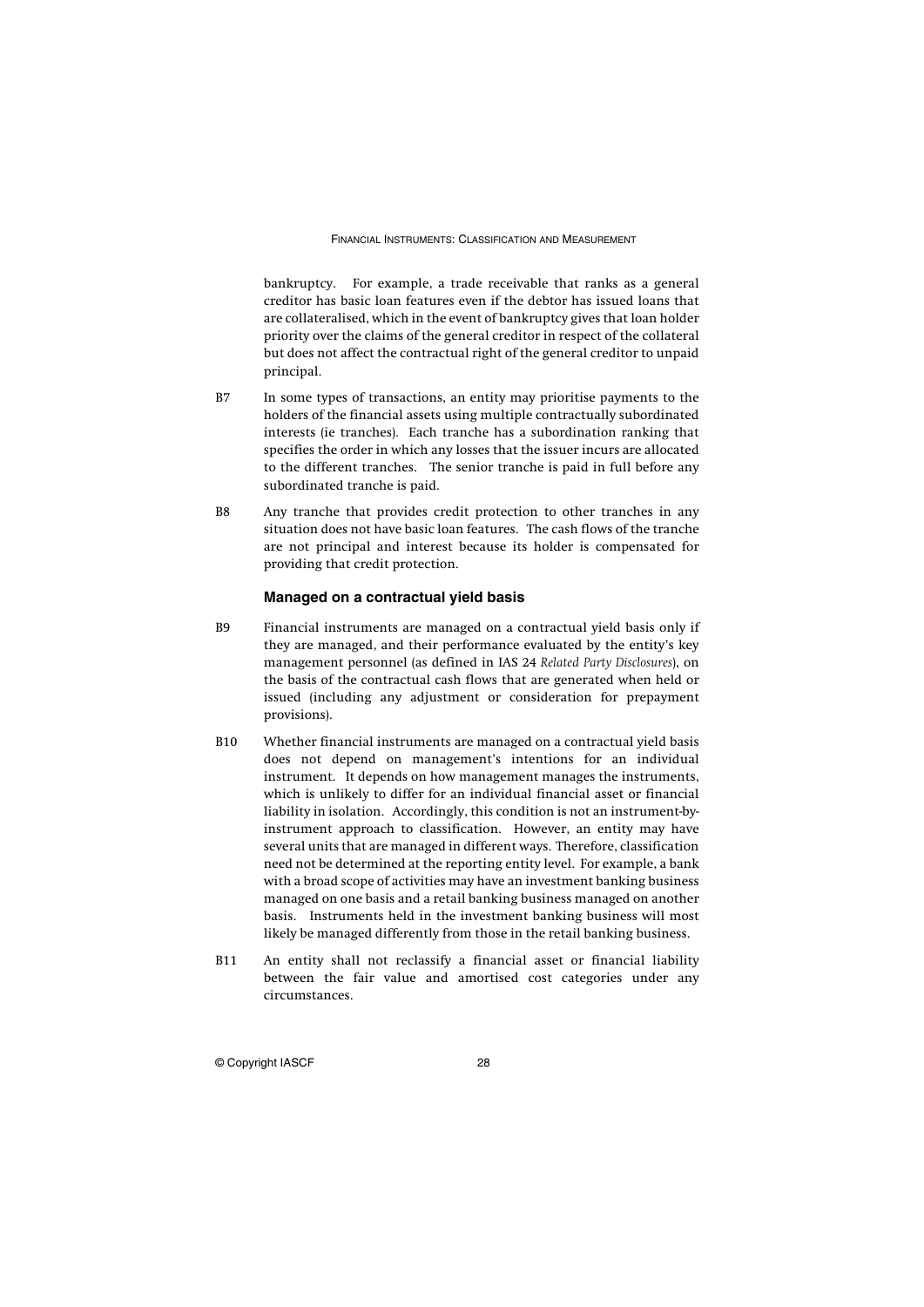- B12 The following are examples of financial assets or financial liabilities that are managed on a contractual yield basis:
	- (a) trade accounts receivable (or payable) that an entity holds to collect (or pay) the cash amounts due.
	- (b) instruments that an entity manages on the basis of contractual payments of principal and interest that are received during the contract term.
	- (c) issued bonds that the entity manages on the basis of contractual interest and principal that it pays to investors under the terms of the contract.
- B13 The following are examples of financial assets or financial liabilities that are not managed on a contractual yield basis:
	- (a) a financial asset or financial liability that is held for trading.
	- (b) a financial asset that is acquired at a discount that reflects incurred credit losses.

#### **Option to designate a financial asset or financial liability at fair value through profit or loss**

- B14 An entity may designate a financial asset, a financial liability, or a group of financial instruments (financial assets, financial liabilities or both) as at fair value through profit or loss only if such designation eliminates or significantly reduces a measurement or recognition inconsistency that would otherwise arise.
- B15 The decision of an entity to designate a financial asset or financial liability as at fair value through profit or loss is similar to an accounting policy choice (although, unlike an accounting policy choice, it is not required to be applied consistently to all similar transactions). When an entity has such a choice, paragraph 14(b) of IAS 8 requires the chosen policy to result in financial statements that provide reliable and more relevant information about the effects of transactions, other events and conditions on the entity's financial position, financial performance or cash flows.
- B16 This [draft] IFRS and IAS 39 determine the way that a financial asset or financial liability is measured, how recognised changes in its value are presented and whether hedge accounting may be applied. In some circumstances, those requirements can create a measurement or recognition inconsistency (sometimes referred to as an 'accounting

29 © Copyright IASCF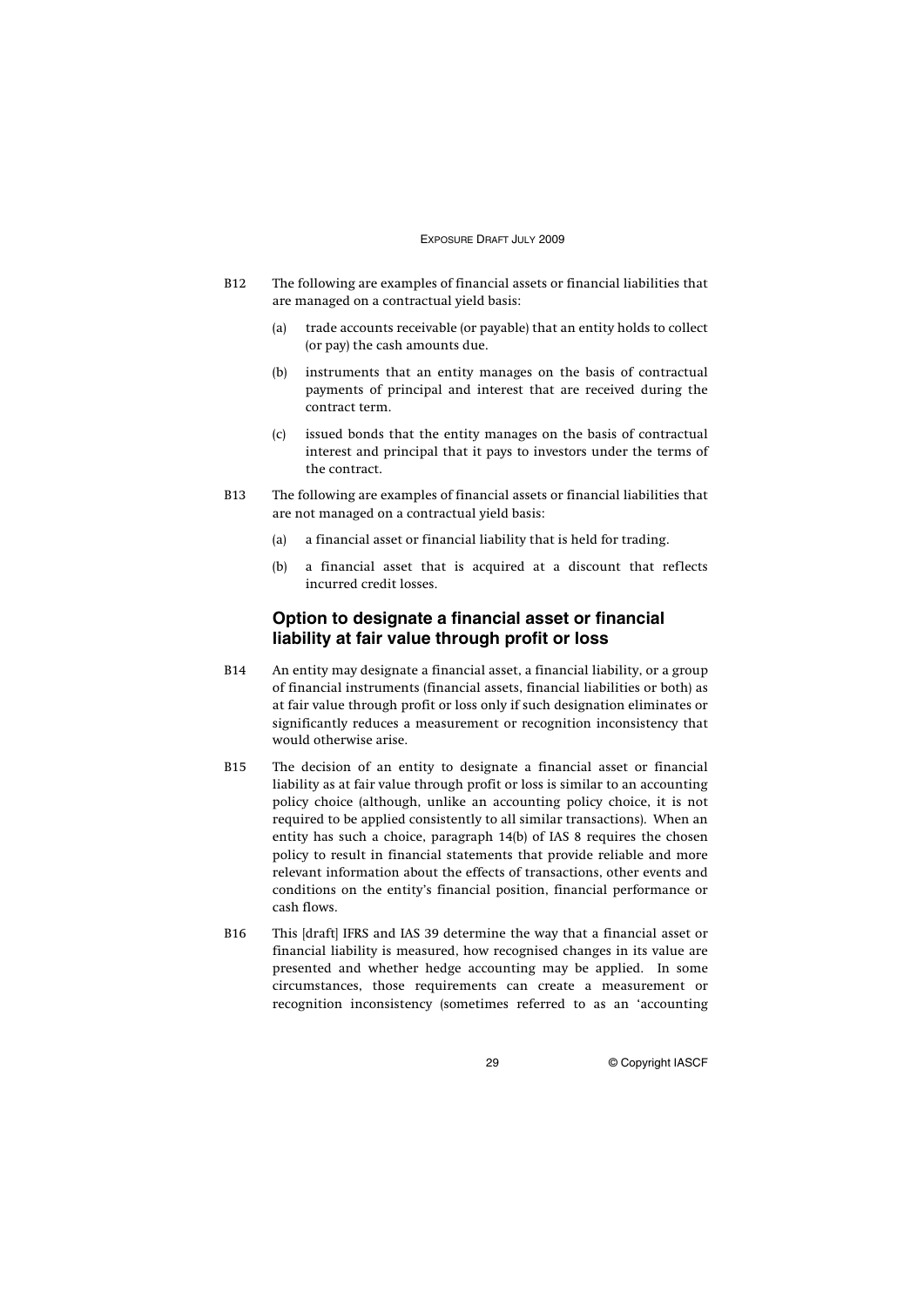mismatch'). For example, if a financial asset is measured at fair value through profit or loss and a liability the entity considers related is measured at amortised cost (with changes in fair value not recognised), an entity may conclude that its financial statements provide less relevant information than if both the asset and the liability were classified as at fair value through profit or loss.

- B17 An entity may designate financial assets or financial liabilities as at fair value through profit or loss only if it meets the principle in paragraph 9. The following examples are circumstances in which the principle may be met:
	- (a) An entity has liabilities under insurance contracts whose measurement incorporates current information (as permitted by paragraph 24 of IFRS 4 *Insurance Contracts*), and financial assets it considers related that would otherwise be measured at amortised cost.
	- (b) An entity has financial assets, financial liabilities or both that share a risk, such as interest rate risk, that gives rise to opposite changes in fair value that tend to offset each other. However, only some of the instruments would be measured at fair value through profit or loss (ie are derivatives). It may also be the case that the requirements for hedge accounting are not met, for example because the requirements for effectiveness in paragraph 88 of IAS 39 are not met.
	- (c) An entity has financial assets, financial liabilities or both that share a risk, such as interest rate risk, and the risk gives rise to opposite changes in fair value that tend to offset each other and the entity does not qualify for hedge accounting because none of the instruments is a derivative. Furthermore, in the absence of hedge accounting there is a significant inconsistency in the recognition of gains and losses. For example:
		- (i) the entity has financed a portfolio of fixed rate assets with fixed rate debentures whose changes in fair value tend to offset each other. Reporting both the assets and the debentures at fair value through profit or loss corrects the inconsistency that could arise from measuring the assets at fair value and the debentures at amortised cost.
		- (ii) the entity has financed a specified group of loans by issuing traded bonds whose changes in fair value tend to offset each other. If, in addition, the entity regularly buys and sells the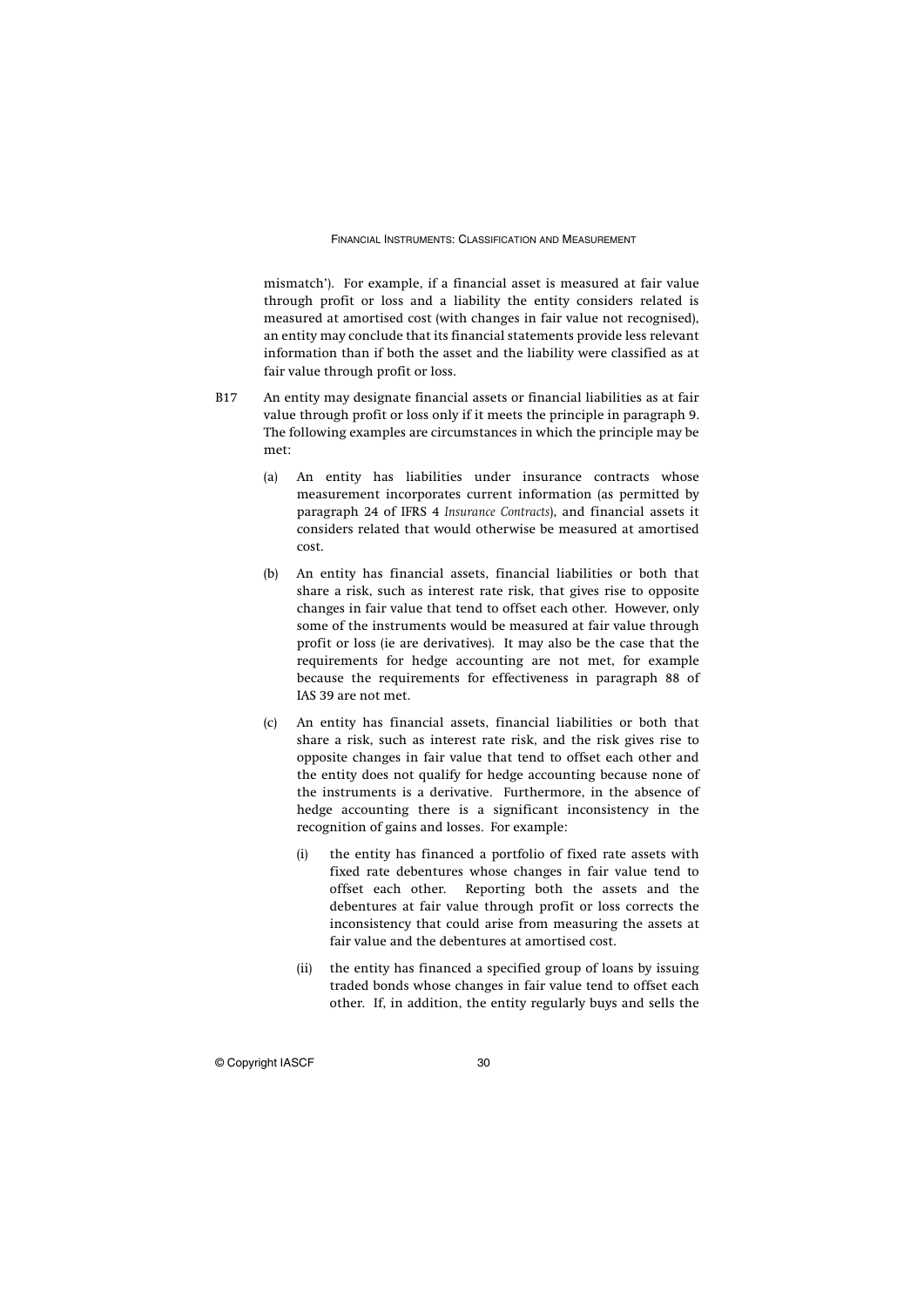bonds but rarely, if ever, buys and sells the loans, reporting both the loans and the bonds at fair value through profit or loss eliminates the inconsistency in the timing of recognition of gains and losses that would otherwise result from measuring the loans at amortised cost and the bonds at fair value.

- B18 For such examples, the measurement or recognition inconsistency could be eliminated or significantly reduced, and more relevant information produced, if an entity designates, at initial recognition, the financial assets and financial liabilities not otherwise so measured as at fair value through profit or loss. For practical purposes, the entity need not enter into all of the assets and liabilities giving rise to the measurement or recognition inconsistency at exactly the same time. A reasonable delay is permitted provided that each transaction is designated as at fair value through profit or loss at its initial recognition and, at that time, any remaining transactions are expected to take place.
- B19 It would not be acceptable to designate only some of the financial assets and financial liabilities giving rise to the inconsistency as at fair value through profit or loss if to do so would not eliminate or significantly reduce the inconsistency and therefore would not result in more relevant information. However, it would be acceptable to designate only some of a number of similar financial assets or similar financial liabilities if doing so achieves a significant reduction (and possibly a greater reduction than other allowable designations) in the inconsistency. For example, assume an entity has a number of similar financial liabilities that sum to CU100<sup>\*</sup> and a number of similar financial assets that sum to CU50 but are measured on a different basis. The entity may significantly reduce the measurement inconsistency by designating at initial recognition all of the assets but only some of the liabilities (for example, individual liabilities with a combined total of CU45) as at fair value through profit or loss. However, because designation as at fair value through profit or loss can be applied only to the whole of a financial instrument, the entity in this example must designate one or more liabilities in their entirety. It could not designate either a component of a liability (eg changes in value attributable to only one risk, such as changes in a benchmark interest rate) or a proportion (ie percentage) of a liability.

In this [draft] IFRS, monetary amounts are denominated in 'currency units (CU)'.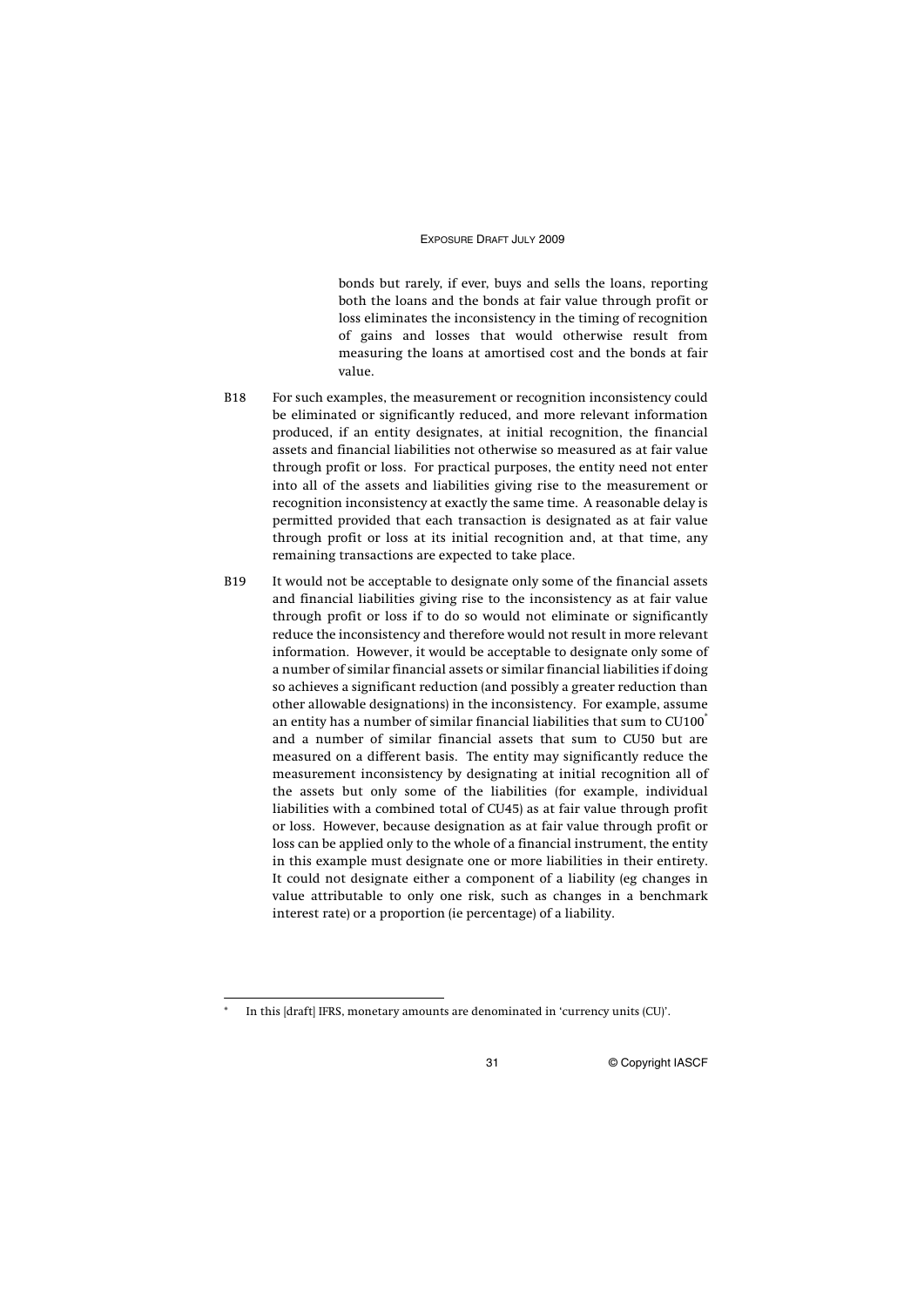#### **Measurement**

#### **Initial measurement of financial assets and financial liabilities**

- B20 The fair value of a financial instrument at initial recognition is normally the transaction price (ie the fair value of the consideration given or received, see also paragraph AG76 of IAS 39). However, if part of the consideration given or received is for something other than the financial instrument, the fair value of the financial instrument is estimated, using a valuation technique (see paragraphs AG74–AG79 of IAS 39). For example, the fair value of a long-term loan or receivable that carries no interest can be estimated as the present value of all future cash receipts discounted using the prevailing market rate(s) of interest for a similar instrument (similar as to currency, term, type of interest rate and other factors) with a similar credit rating. Any additional amount lent is an expense or a reduction of income unless it qualifies for recognition as some other type of asset.
- B21 If an entity originates a loan that bears an off-market interest rate (eg 5 per cent when the market rate for similar loans is 8 per cent), and receives an up-front fee as compensation, the entity recognises the loan at its fair value, ie net of the fee it receives. The entity accretes the discount to profit or loss using the effective interest method.

#### **Subsequent measurement of financial assets**

- B22 If a financial instrument that was previously recognised as a financial asset is measured at fair value and its fair value decreases below zero, it is a financial liability measured in accordance with paragraphs 15–18.
- B23 The following example illustrates the accounting for transaction costs on the initial and subsequent measurement of a financial asset measured at fair value with changes through other comprehensive income in accordance with paragraph 21. An entity acquires an asset for CU100 plus a purchase commission of CU2. Initially, the entity recognises the asset at CU102. The reporting period ends one day later, when the quoted market price of the asset is CU100. If the asset were sold, a commission of CU3 would be paid. On that date, the entity measures the asset at CU100 (without regard to the possible commission on sale) and recognises a loss of CU2 in other comprehensive income.

 $\sum_{i=1}^{n}$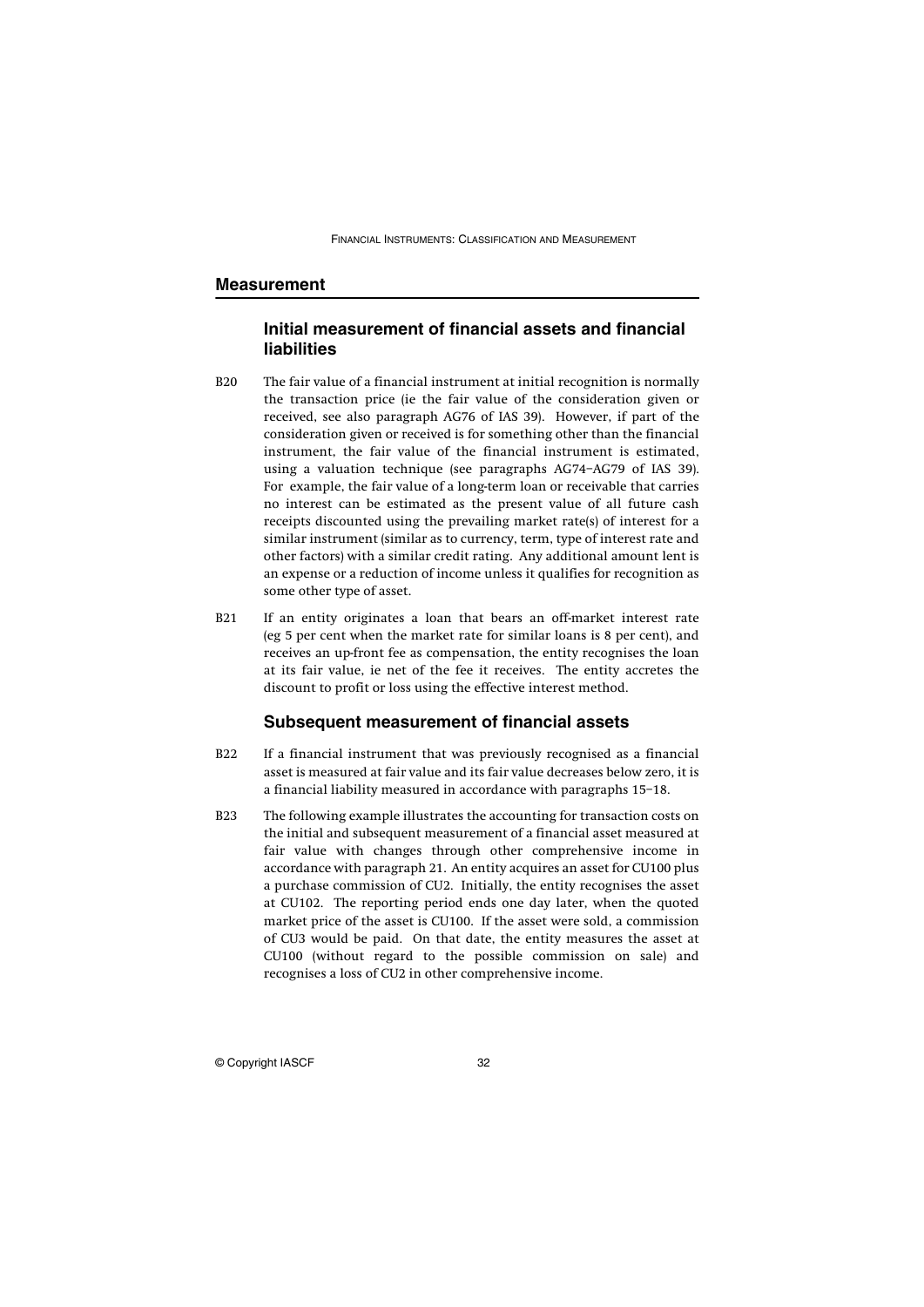#### **Gains and losses**

- B24 Paragraph 21 permits an entity to make an irrevocable election to present in other comprehensive income changes in the fair value of particular investments in equity instruments. Amounts recognised in other comprehensive income are not subsequently transferred to profit or loss. However, the entity may transfer the cumulative gain or loss (including any dividends recognised in accordance with paragraph 22) within equity.
- B25 An entity applies IAS 21 *The Effects of Changes in Foreign Exchange Rates* to financial assets and financial liabilities that are monetary items in accordance with IAS 21 and denominated in a foreign currency. IAS 21 requires any foreign exchange gains and losses on monetary assets and monetary liabilities to be recognised in profit or loss. An exception is a monetary item that is designated as a *hedging instrument* in either a cash flow hedge (see paragraphs 95–101 of IAS 39) or a hedge of a net investment (see paragraph 102 of IAS 39).
- B26 Paragraph 21 permits an entity to make an irrevocable election to present in other comprehensive income changes in the fair value of particular investments in equity instruments. Those investments are not monetary items. Accordingly, the gain or loss that is presented in other comprehensive income under paragraph 21 includes any related foreign exchange component.
- B27 If there is a hedging relationship between a non-derivative monetary asset and a non-derivative monetary liability, changes in the foreign currency component of those financial instruments are recognised in profit or loss.

#### **Defined terms**

#### **Effective interest rate**

B28 When applying the effective interest method, an entity generally amortises any fees, points paid or received, transaction costs and other premiums or discounts included in the calculation of the effective interest rate over the expected life of the instrument. However, a shorter period is used if this is the period to which the fees, points paid or received, transaction costs, premiums or discounts relate. This will be the case when the variable to which the fees, points paid or received, transaction costs, premiums or discounts relate is repriced to market

33 © Copyright IASCF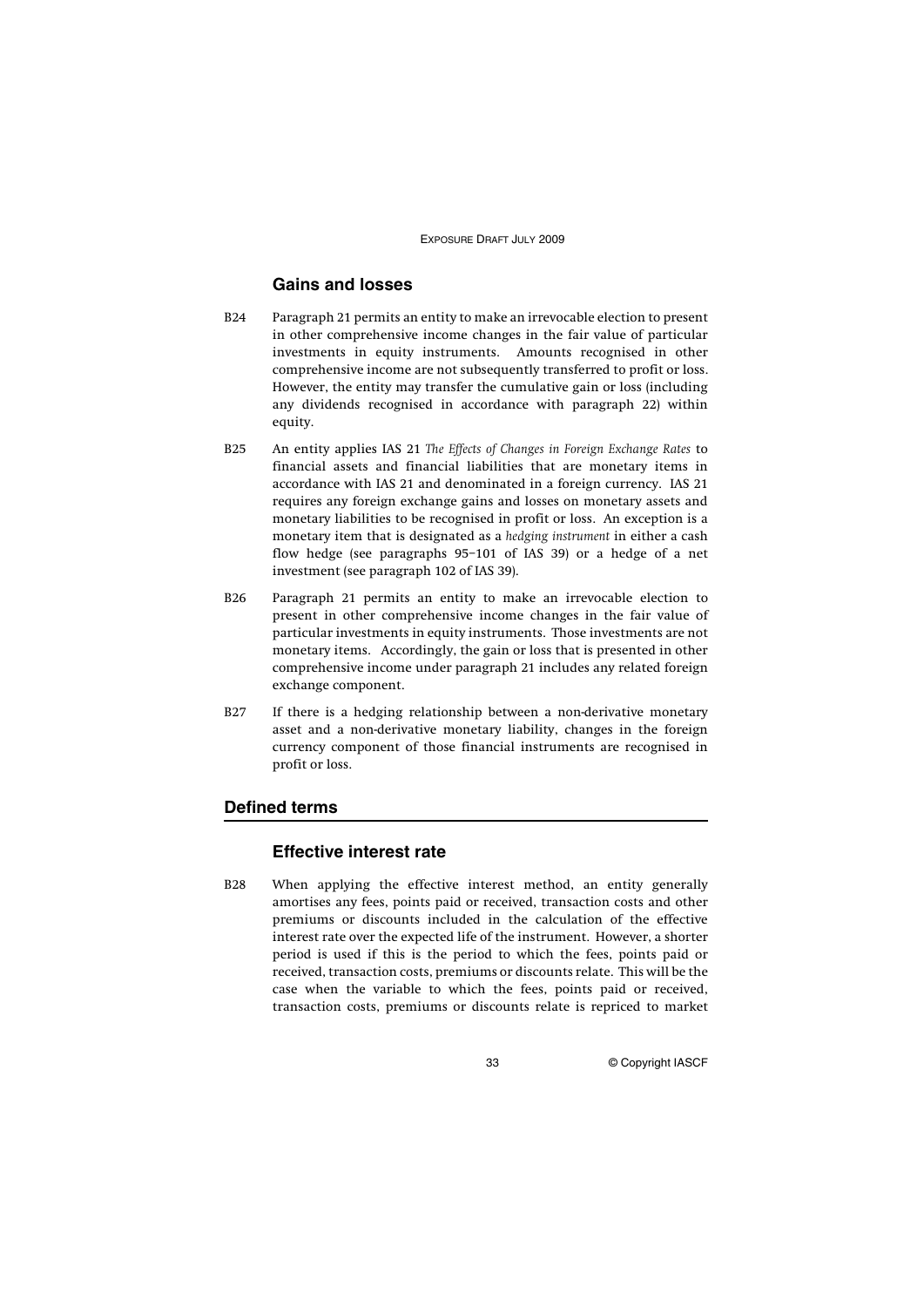rates before the expected maturity of the instrument. In such a case, the appropriate amortisation period is the period to the next such repricing date. For example, if a premium or discount on a floating rate instrument reflects interest that has accrued on the instrument since interest was last paid, or changes in market rates since the floating interest rate was reset to market rates, it will be amortised to the next date when the floating interest is reset to market rates. This is because the premium or discount relates to the period to the next interest reset date because, at that date, the variable to which the premium or discount relates (ie interest rates) is reset to market rates. If, however, the premium or discount results from a change in the credit spread over the floating rate specified in the instrument, or other variables that are not reset to market rates, it is amortised over the expected life of the instrument.

- B29 For floating rate financial assets and floating rate financial liabilities, periodic re-estimation of cash flows to reflect changes in market rates of interest alters the effective interest rate. If a floating rate financial asset or floating rate financial liability is recognised initially at an amount equal to the principal receivable or payable on maturity, re-estimating the future interest payments normally has no significant effect on the carrying amount of the asset or liability.
- B30 If an entity revises its estimates of payments or receipts, the entity shall adjust the carrying amount of the financial asset or financial liability (or group of financial instruments) to reflect actual and revised estimated cash flows. The entity recalculates the carrying amount by computing the present value of estimated future cash flows at the financial instrument's original effective interest rate or, when applicable, the revised effective interest rate calculated in accordance with paragraph 92 of IAS 39. The adjustment is recognised in profit or loss as income or expense.

#### **Financial assets and financial liabilities held for trading**

- B31 Trading generally reflects active and frequent buying and selling, and financial instruments held for trading generally are used with the objective of generating a profit from short-term fluctuations in price or dealer's margin.
- B32 Financial liabilities held for trading include:
	- (a) derivative liabilities that are not accounted for as hedging instruments in accordance with IAS 39;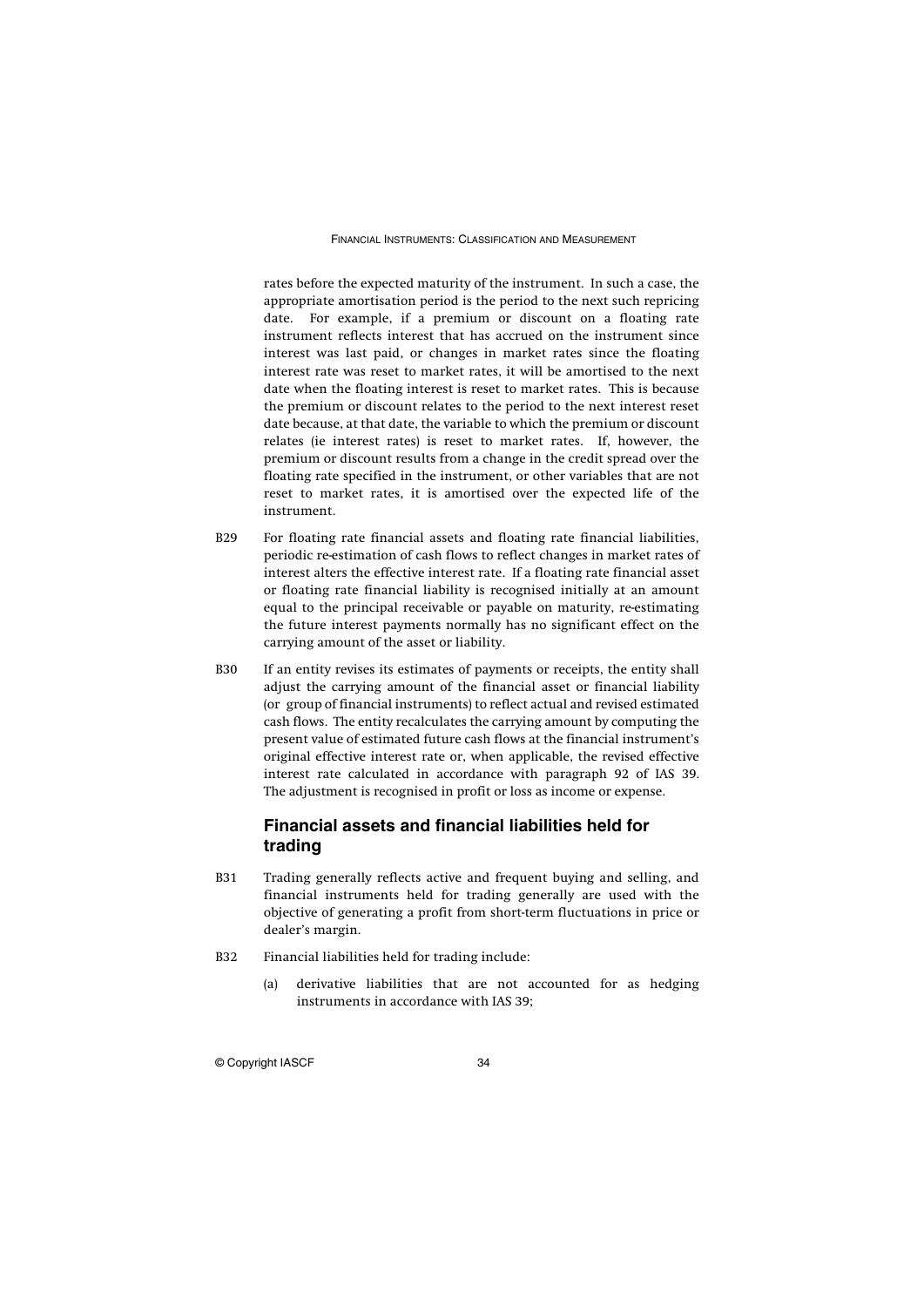- (b) obligations to deliver financial assets borrowed by a short seller (ie an entity that sells financial assets it has borrowed and does not yet own);
- (c) financial liabilities that are incurred with an intention to repurchase them in the near term (eg a quoted debt instrument that the issuer may buy back in the near term depending on changes in its fair value); and
- (d) financial liabilities that are part of a portfolio of identified financial instruments that are managed together and for which there is evidence of a recent pattern of short-term profit-taking.

The fact that a liability is used to fund trading activities does not in itself make that liability one that is held for trading.

#### **Transaction costs**

B33 Transaction costs include fees and commissions paid to agents (including employees acting as selling agents), advisers, brokers and dealers, levies by regulatory agencies and securities exchanges, and transfer taxes and duties. Transaction costs do not include debt premiums or discounts, financing costs or internal administrative or holding costs.